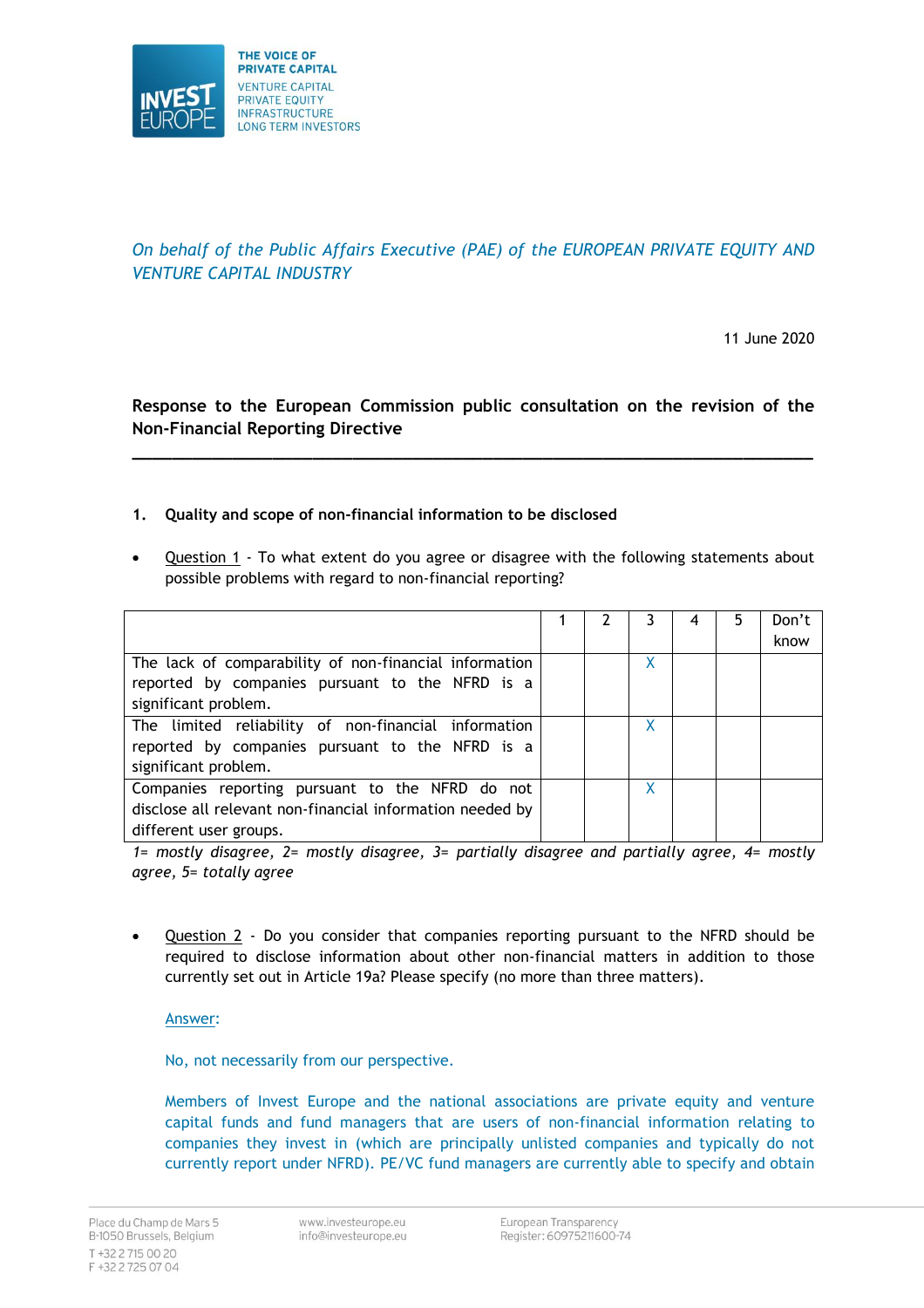

the non-financial information they require from investee companies, either for regulatory reasons or to satisfy the needs of fund investors, in greater detail and in areas more suitable to their and their own investors' needs than would likely be provided by standardized disclosures under Article 19a (to the extent those companies are themselves able to obtain that information).

This is a direct consequence of the exchange of information that follows from the negotiations in the acquisition process and the very relationship between PE/VC investors and portfolio companies. The relationship and constant dialogue between PE/VC investors and company owners - a specific and inherent feature of the PE/VC industry - cannot be regulated. It grows organically: if investors want more information, they will ask for more; if they want less information, they will ask less.

Against that background, it is unclear how our member firms would benefit directly as investors from any mandating of further public disclosures from the companies they invest in.

• Question 3 - Are there additional categories of non-financial information related to a company's governance and management procedures, including related metrics where relevant, (for example, scenario analyses, targets, more forward-looking information, or how the company aims to contribute to society through its business activities) that companies should disclose in order to enable users of their reports to understand the development, performance, position and impacts of the company? Please specify (no more than three).

#### Answer:

No, not from our perspective.

Whilst these types of non-financial information will often be useful to PE/VC funds and fund managers as investors, our members, as controlling or significant investors in those companies, are typically able to obtain such information without recourse to legal requirements. It is unclear to us how further *public* disclosures would be of benefit to them or investee companies/potential investee companies.

In relation to the concrete examples given in the question, we would like to make the following observations:

If the scope of the NFRD is to be widened, i.e. more companies will be required to disclose pursuant to the NFRD, then one should be **careful about adding more categories**. Expanding the scope of the reporting to include more companies, as discussed later in this consultation, may be more valuable than expanding the scope of what is required to be disclosed.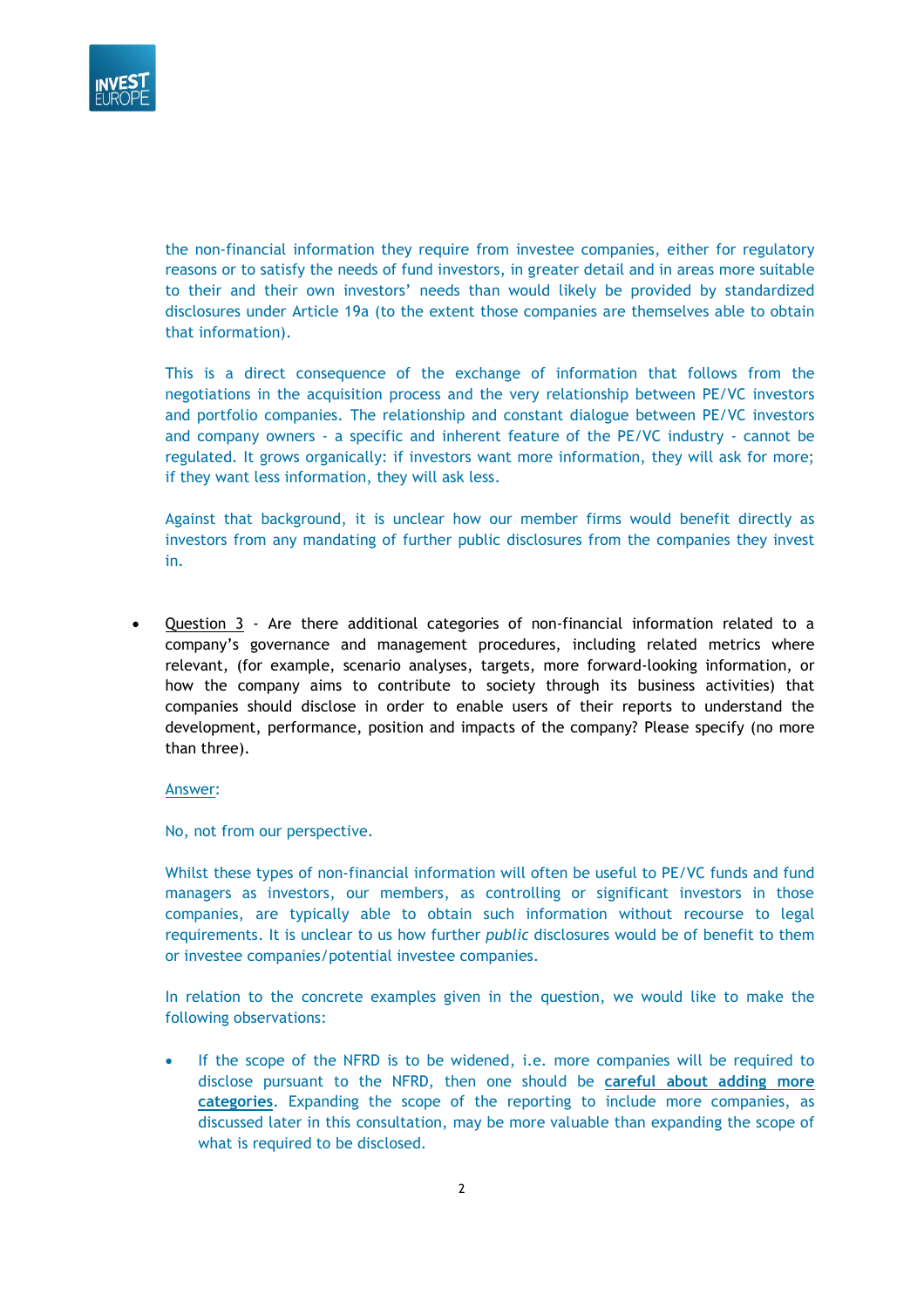

- It is important to strike a balance between **legitimate business interest** in maintaining **confidentiality of business plan** and wider **public policy** requirements (if any) to disclose forward-looking information.
- *If* it is to be disclosed, forward-looking information should only apply to targets set by the company in the ESG domain and should *not* relate to commercial information or any other information that could endanger the competitive situation of the company.
- Disclosing forward-looking climate change scenarios (as suggested by TCFD) should be **voluntary**. If considered helpful, the EU could provide relevant guidance that companies could use to produce those.
- A voluntary requirement to include a statement of how the company aims to contribute to society (and/or local community) does not seem overly onerous and could be of use.
- Reporting on targets could be helpful *when* specific targets have been set by the reporting company but setting such targets should **not** be mandatory.
- Question 4 In light of the importance of intangibles in the economy, do you consider that companies should be required to disclose additional non-financial information regarding intangible assets or related factors (e.g. intellectual property, software, customer retention, human capital, etc.)? *Yes, No, Don't know*

No, not from our perspective.

While intangible assets/related factors should be specifically in scope when assessing material sustainability risks (e.g. labour issues related to human capital or privacy issues related to software), they should **not** need to be reported on if not deemed material. In fact, we question the need to provide details on software, customer retention and human capital as we are unclear what benefit this will provide to the users of the accounts.

In light of the above, such additional disclosures should *only* be considered *insofar as*:

- (i) it can be demonstrated to be **useful**, e.g. in facility investor disclosure requirements; and
- (ii) it does not damage the intellectual property of high-tech young companies in which venture capital and private equity funds have been investing.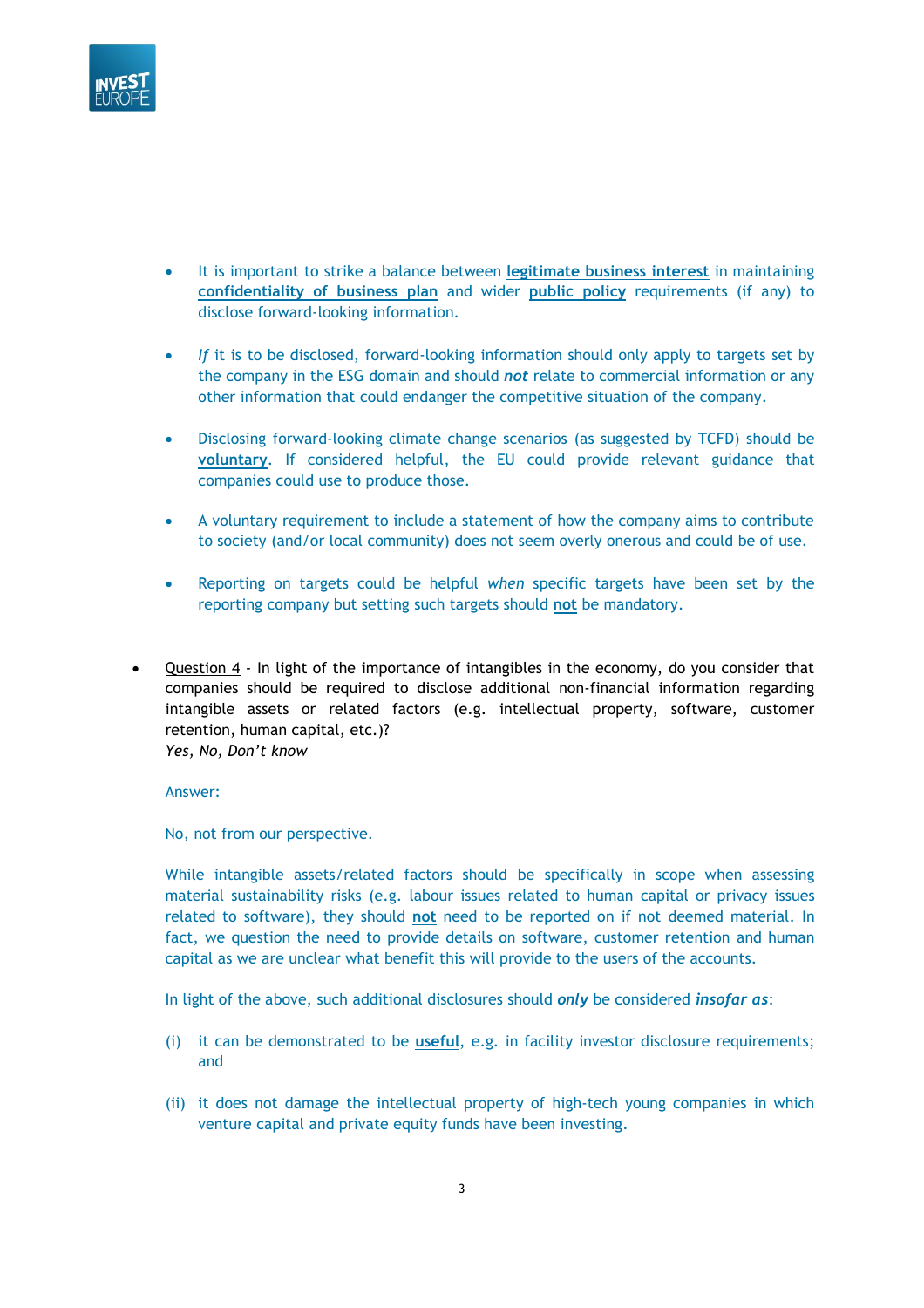

On a similar note, it should also be considered to what extent part of this information can be too **commercially sensitive** to provide. In general, companies should not be required to disclose commercially sensitive information about assets such as intellectual property, customer retention, employees, IT, etc.

**Materiality** and **proportionality** are key in this respect.

• Question 5 - To what extent do you think that the current disclosure requirements of the NFRD ensure that investee companies report the information that financial sector companies will need to meet their new disclosure requirements?

*Not at all, To some extent but not much, To a reasonable extent, To a very great extent, Don't know*

Answer:

To a reasonable extent.

PE/VC firms that will be subject to the sustainability-related disclosure regulation<sup>1</sup> (SFDR) from 2021 will themselves ensure that portfolio companies disclose, to the extent those companies are able to do so, the material information required for firms to report publicly and to their own investors under the new rules for financial services firms. Further disclosure rules for portfolio companies are not required by our members for these purposes.

In addition, it is important to take into account that this may be further impacted by the outcome of the RTS that the European Supervisory Authorities are preparing. It is in the interest of everyone to ensure alignment, as this will facilitate easier adoption and make the process more (cost) efficient.

Indeed, moving forward, we believe it is crucial to ensure consistency between (a) the SFDR disclosures concerning the principal adverse impacts of investment decisions on "sustainability factors" and (b) the NFRD reporting requirements on large companies' "external" impact of their activities. While the four non-financial matters considered by the NFRD correspond to the SFDR "sustainability factors", the RTS implementing the SFDR disclosures will likely impose the supply of very granular information which is not currently contemplated by the NFRD.

<sup>1</sup> Regulation of the European Parliament and of the Council on disclosures relating to sustainable investments and sustainability risks and amending Directive (EU) 2016/2341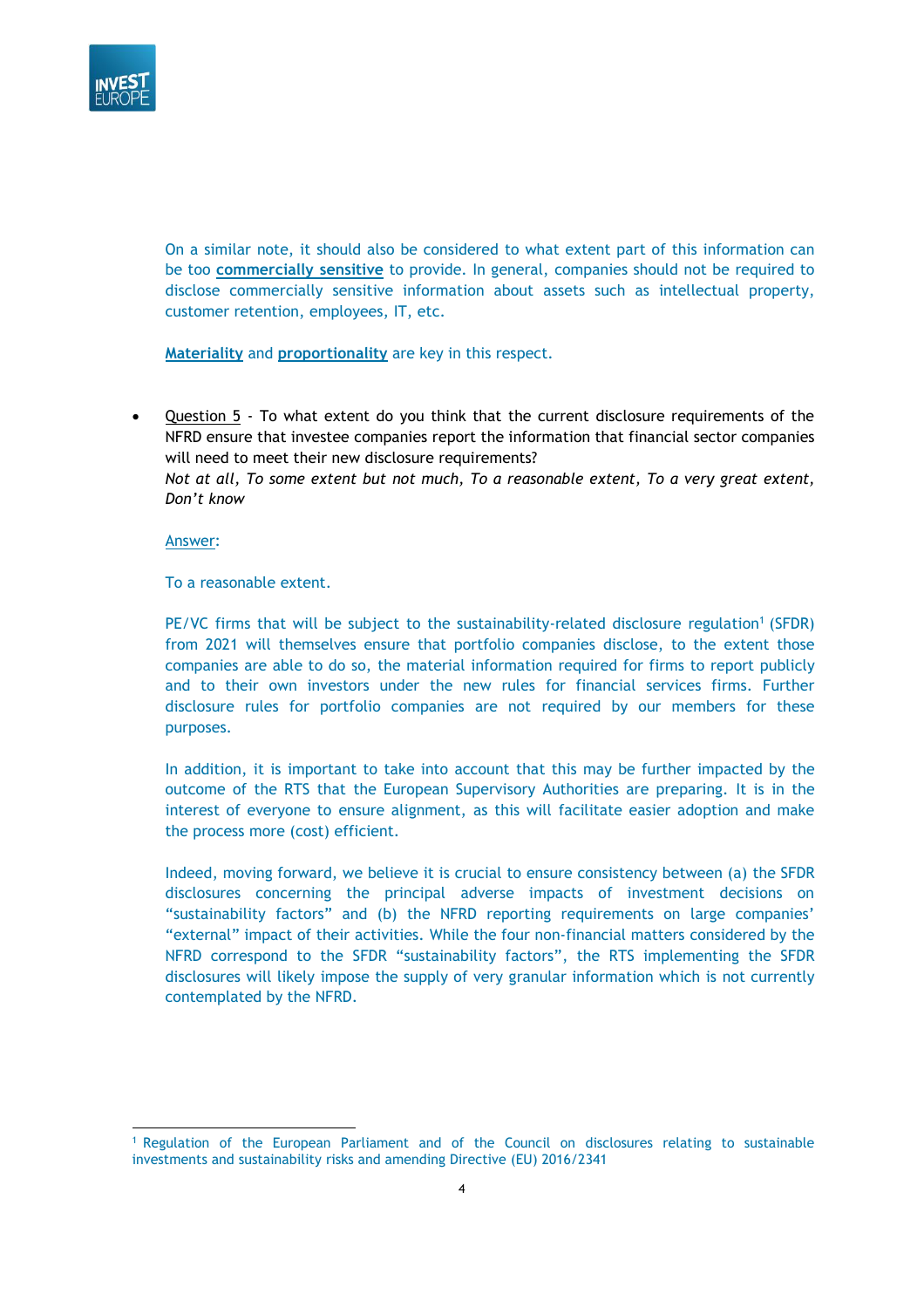

• Question 6 - How do you find the interaction between different pieces of legislation (You can provide as many answers as you want)? *It works well, There is an overlap, There are gaps, There is a need to streamline, It does not work at all, Don't know*

Answer:

It works well. There is an overlap. There are gaps. There is a need to streamline.

Given the diversity of the PE/VC industry and the wide variety of members, experience with the different pieces of legislation will also differ. Some members will find that the interaction works well, the experience of others will indicate that there are gaps or overlaps. Hence, the multiple answers given to this question.

That said, overall we do not think that immediate changes to the framework are needed to help our members meet the requirements that will be imposed under the disclosure regulation, as they can obtain the information from companies already.

However, if there is an appetite or ambition to head towards a unified framework, then we would strongly encourage **consistency** and advocate for a **coherent regulatory approach** to sustainability disclosures. A uniform framework would also need to be applied **proportionately** and should be **voluntary** at least at the SME end.

On a related note, it is important to ensure that the legislation works on **a through the structure basis**, i.e. from portfolio company, to GP to large investor with their corresponding obligations, to reduce the time and adviser cost of managing/processing the same data at the GP and investor levels. Concretely, there should be an express and clear interaction between the regulatory requirements at the **different levels of the ownership and investment structure**. Obligations should apply to the top company of each portfolio company group, not fund-wide.

Ultimately, disclosures by portfolio companies must translate into greater ease for managers and institutional investors to comply with their own sustainability/ESG and reporting obligations.

• Question 7 - In order to ensure better alignment of reporting obligations of investees and investors, should the legal provisions related to non-financial reporting define environmental matters on the basis of the six objectives set out in the Taxonomy Regulation: (1) climate change mitigation; (2) climate change adaptation; (3) sustainable use and protection of water and marine resources; (4) transition to a circular economy; (5) pollution prevention and control; (6) protection and restoration of biodiversity and ecosystems?

*Yes, No, Don't know*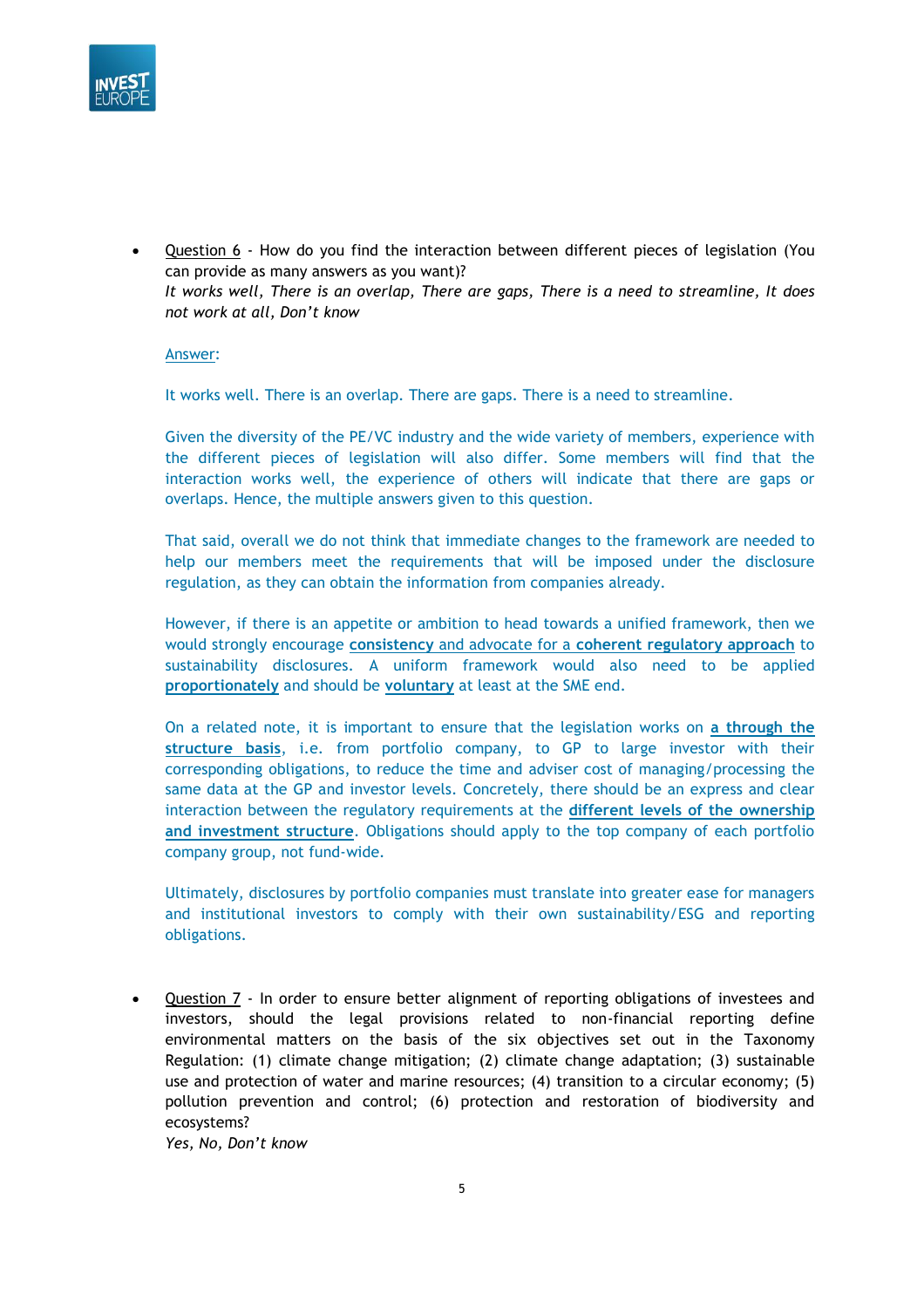

Yes, from our perspective.

Within the current scope of the NFRD, it may make sense to ensure coherence with the Taxonomy Regulation (though it is worth noting that the Taxonomy was set up for a different purpose). Alternatively, companies could be advised to provide information on their *alignment* with the Taxonomy.

*If* NFRD were extended to unlisted companies, then reporting using the definitions in the Taxonomy Regulation could be sensible where relevant and perhaps on a **materiality**/ **proportionality**/**comply-or-explain** basis.

Widening the scope of the Taxonomy Regulations would not be appropriate, particularly given the close relationship and organic exchange of information between PE/VC investors and company owners that is already in place. As indicated previously, our members can already obtain the information they need in the form they need in order to meet any regulatory obligations imposed on them (subject to the company itself being able to obtain that information).

### *Please provide any comments or explanations to justify your answers to questions 1 to 7.*

Answer:

First and foremost, we believe it is critical to consider and approach any revision to the Non-Financial Reporting Directive in the context of the current Covid-19 pandemic and the recovery from the ongoing crisis. It is crucial that regulators and authorities tap into the new reality and the likely aftermath, and considerably **calibrate their proposed regulation** accordingly.

The post-Covid world is never ending and a deep recession is looming, if not already upon us. Given the unprecedented impact, every ounce of business energy will be needed to fight their way out of that recession and start the economy growing again. Efforts should focus on aiding businesses to grow, ensuring that businesses adopt appropriate ethical standards and that they adopt a transparent approach to business and the reporting of their financial and non-financial affairs under the overarching concept of **proportionality**.

Secondly, when considering expanding or introducing changes to the NFRD regime, it is important to take into account the differences between and specificities of various financial services sectors. In the case of PE/VC, the main characteristics of the business model include: (i) the existence of extensive knowledge reporting and the organic exchange of information that grows from the very relationship between PE/VC investors and company owners; and (ii) the core, primary targets of PE/VC investments being SMEs, start-ups and other high-growth companies. While non-financial reporting can have value in some context(s), imposing overly burdensome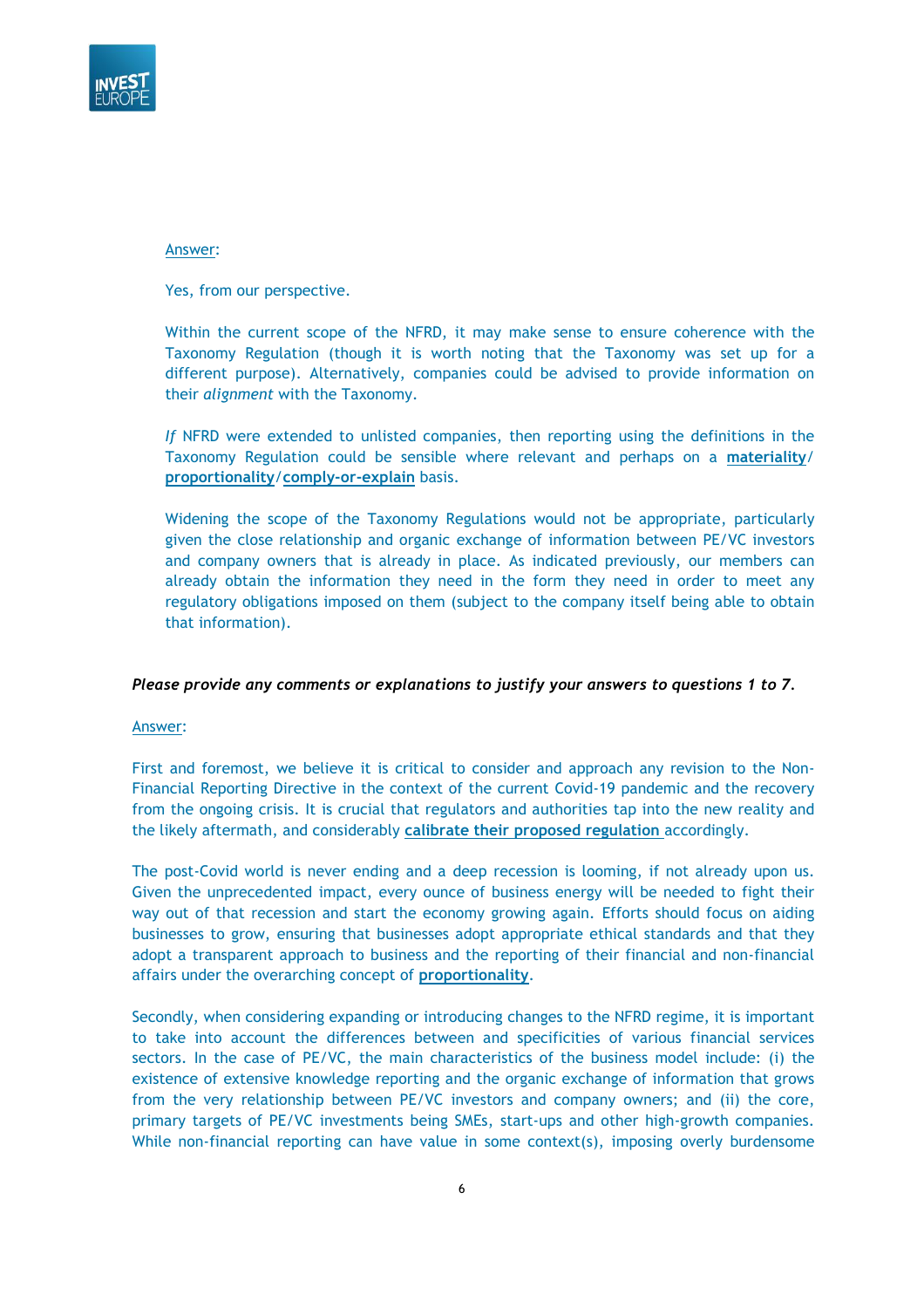

reporting obligations on such companies would be counterproductive to the overall goals of sustainability.

Finally, the following concerns should be kept in mind *at all times* when reviewing and considering changes to the NFRD:

- (i) reporting obligations should be **aligned** and **consistent** with reporting requirements that will follow from other EU regulation/legislation, e.g. the ESG disclosure standards for financial market participants and the supplementing RTS on which that the European Supervisory Authorities have recently launched a consultation;
- (ii) alignment between **reporting obligations** and **identifying synergies** is key to get a real (and positive) effect on the economy, although there also needs to be a **balance** between the **cost** of forcing disclosure of additional items and the **benefit** to recipients;
- (iii) reporting should focus on information that investors find **useful** and/or need for their own reporting (and investment) obligations, avoiding issues that are of marginal benefit. Information provided by portfolio companies should map appropriately to investors' requirements;
- (iv) reporting should not lead to a **disproportionate** burden, additional bureaucracy and/or excessive costs, especially for smaller companies; and
- (v) requirements should be the same for similar (private) companies regardless of their ownership structure so as to ensure a **level playing field**.

### **2. Standardisation**

• Question 8 - In your opinion, to what extent would a requirement on companies to apply a common standard for non-financial information resolve the problems identified? *Not at all, To some extent but not much, To a reasonable extent, To a very great extent, Don't know*

Answer:

To a reasonable extent.

A superior non-financial standard does not completely exist today so within the current scope of the NFRD, encompassing public equity investments and anonymous (retail) investors, a common reporting standard may seem sensible.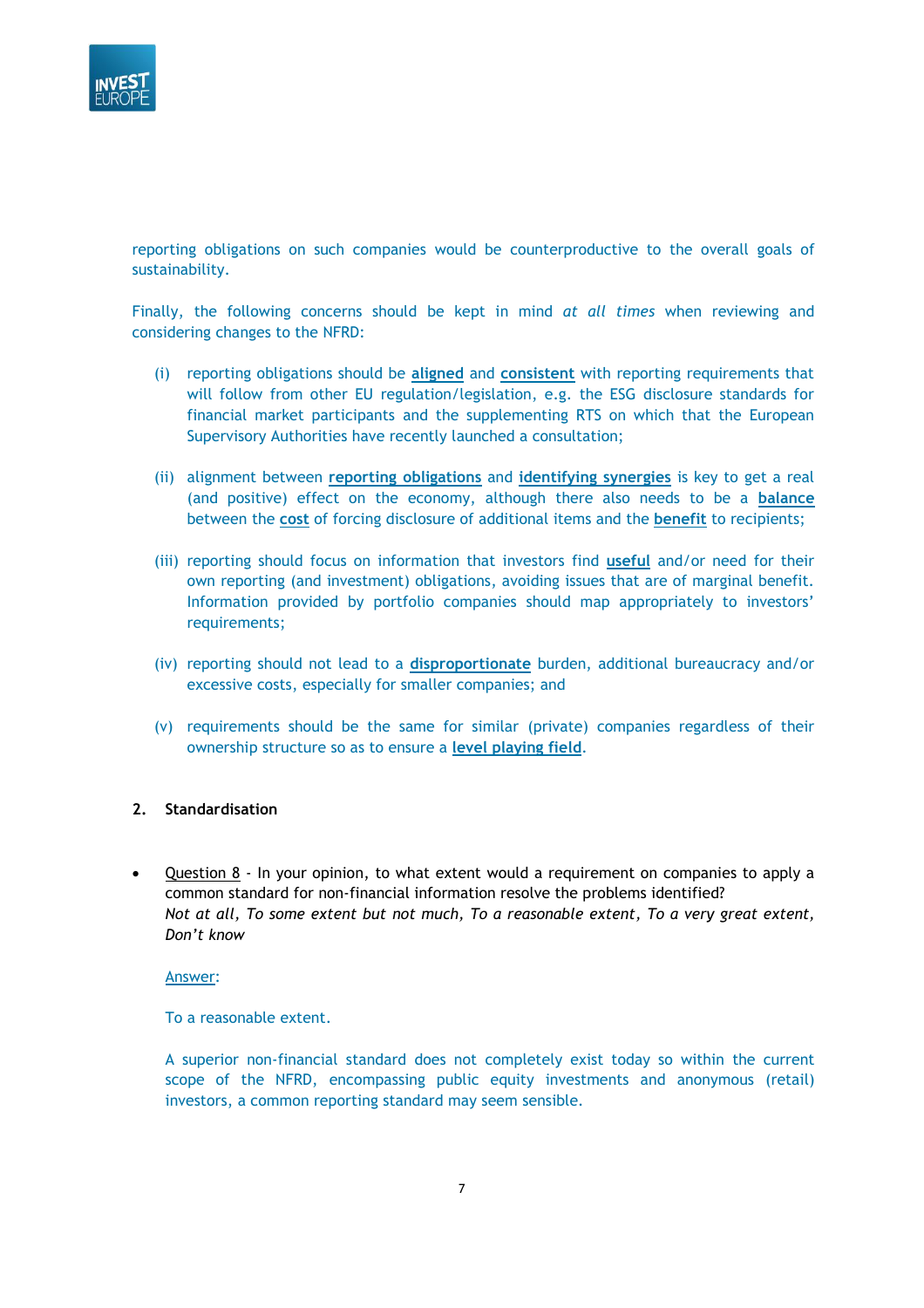

However, *if* there is an appetite to expand the NFRD to private investments, then there are some important considerations to be made and a common standard may not be helpful (one size may **not** fit all).

As alluded to previously, as things stand, requirements at firm level under the Disclosure Regulation should be sufficient to ensure that end user investors obtain the information they require in a comparable, reliable and relevant way. This is particularly the case for PE/VC firms given how the industry works.

In any case, it is crucial that the NFRD does **not** become **too onerous/prescriptive** before there is one reporting standard.

• Question 9 - In your opinion, is it necessary that a standard applied by a company under the scope of the Non-Financial Reporting Directive should include sector-specific elements? *Yes, No, Don't know*

#### Answer:

Ideally, no. See also our response to Question 8, touching upon the importance to avoid forcing standardised disclosure on a one-size-fits-all basis to companies of different natures and sizes in diverse sectors and with diverse operations.

The requirements should be expressed in a way which allows for a **flexibility** of response which is appropriate to different sector-specific issues.

Including sector-specific elements risks creating multiple differing regimes and an associated compliance and cost burden. A diversity of responses by sector has potential additional burdens and suggests that additional information will be required. Anything additional should be voluntary. That said, *if* the standards eventually will require reporting on specific metrics, then it needs to include sector-specific elements to make it useful for investors. This would avoid including metrics that are **non-material** in certain sectors or vice versa.

• Question 10 - To what extent would the application of one of the following standards or frameworks, *applied on its own*, resolve the problems identified while also enabling companies to comprehensively meet the current disclosure requirements of the Non-Financial Reporting Directive, taking into account the double-materiality perspective?

|                                           |  |  | Don't |
|-------------------------------------------|--|--|-------|
|                                           |  |  | know  |
| <b>Global Reporting Initiative</b>        |  |  |       |
| Sustainability Accounting Standards Board |  |  |       |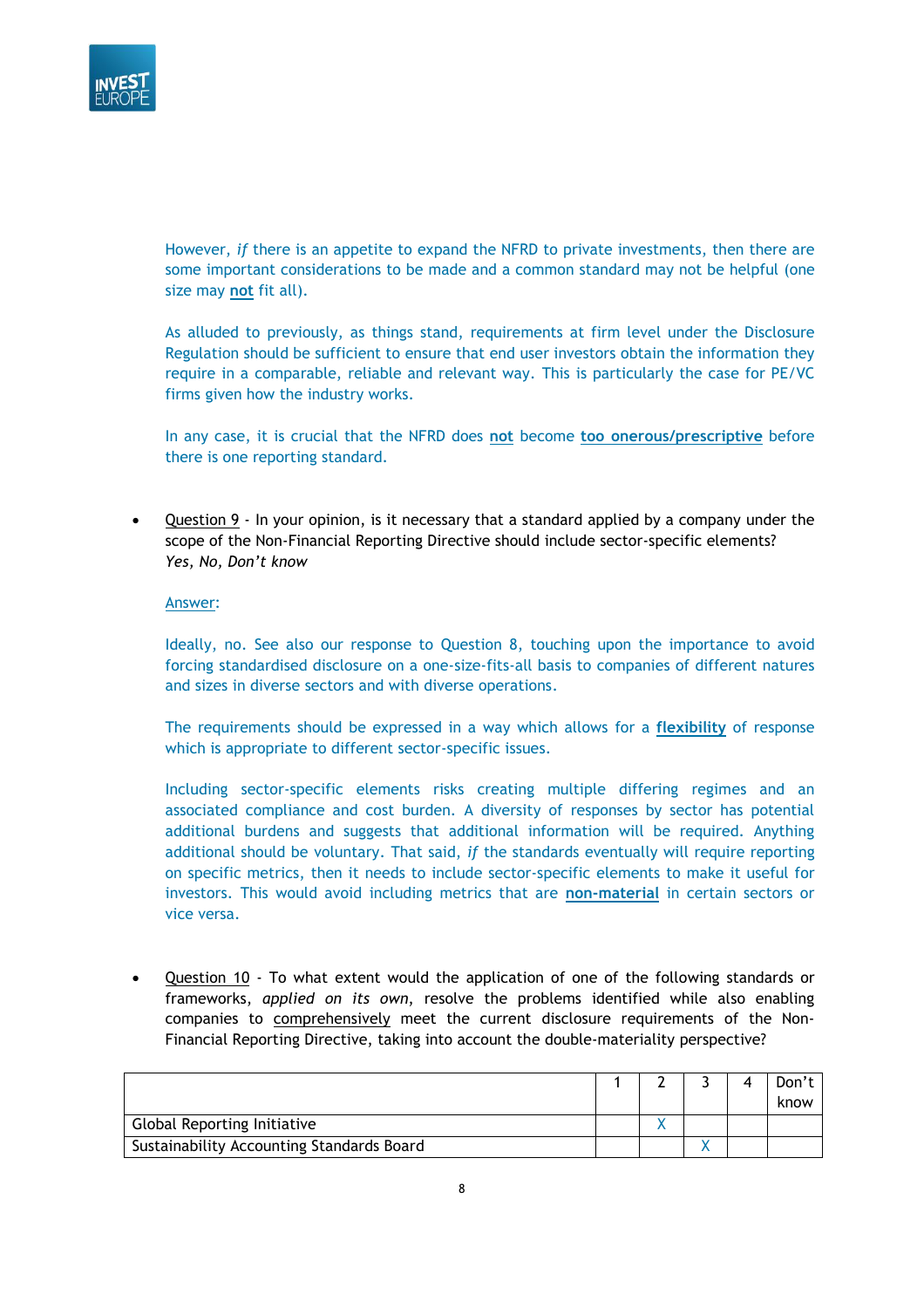

| International Integrated Reporting Framework                |  |  |  |
|-------------------------------------------------------------|--|--|--|
| Another framework or standard (Please specify)              |  |  |  |
|                                                             |  |  |  |
| WEF ESG Metrics - Consultation draft: Toward Common Metrics |  |  |  |
| and Consistent Reporting of Sustainable Value Creation.     |  |  |  |
| Note: The above draws metrics from e.g. GRI and SASB        |  |  |  |

*1= not at all, 2= to some extent but not much, 3= to a reasonable extent, 4= to a very great extent*

Answer:

GRI, SASB and IIRF are all good frameworks but none of them *alone* could comprehensively meet NFRD requirements.

Frameworks like GRI and SASB are complementary and their application makes some sense but these should be **guidance rather than prescriptive**. Indeed, *if* a standard is recommended, then it should be applied on a **voluntary** rather than a mandatory basis.

• Question 11 - If there were to be a common European non-financial reporting standard applied by companies under the scope of the NFRD, to what extent do you think it would be important that such a standard should incorporate the principles and content of the following existing standards and frameworks:

|                                                            |  |   | Don't |
|------------------------------------------------------------|--|---|-------|
|                                                            |  |   | know  |
| <b>Global Reporting Initiative</b>                         |  | x |       |
| Sustainability Accounting Standards Board                  |  | X |       |
| International Integrated Reporting Framework               |  | X |       |
| Task Force on Climate-related Financial Disclosures (TCFD) |  | X |       |
| UN Guiding Principles Reporting Framework (human rights)   |  | X |       |
| CDP (Carbon Disclosure Project)                            |  | x |       |
| Carbon Disclosure Standards Board (CDSB)                   |  | x |       |
| Organisation Environmental Footprint (OEF)                 |  |   | x     |
| Eco-Management and Audit Scheme (EMAS)                     |  |   |       |
| Another framework or standard (please specify)             |  |   |       |

*1= not at all, 2= to some extent but not much, 3= to a reasonable extent, 4= to a very great extent*

### Answer:

The first seven of these frameworks all contain valuable elements and are participants in the [Corporate Reporting Dialogue,](https://corporatereportingdialogue.com/) which is a reasonable kite mark.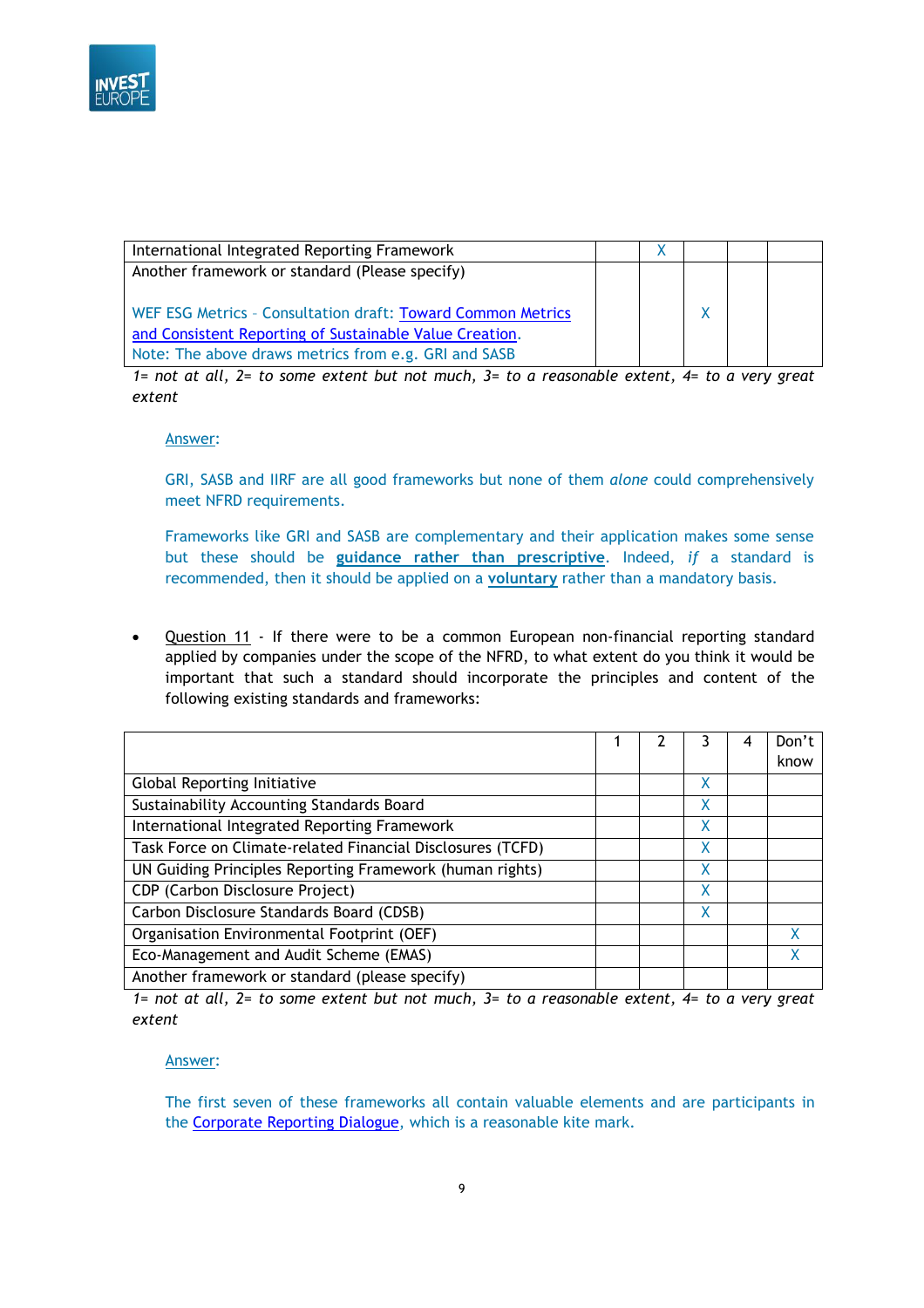

That said, there are three important observations we would like to make:

- The paramount consideration should be creating a regulatory framework which addresses the requirements of all market participants in a **consistent and coherent** manner. When thinking about the international nature of various financial services sectors, including the PE/VC industry, a **global standard** may be preferable. The EU should not create its own standard when others, such as SASB and TCFD, are useful and have already gained significant traction globally – global coherence is important.
- Any framework would need to be **proportionate**, allow for certain sector specific reporting and be driven by **materiality**.
- *If* a standard is recommended, then it should be applied on a **voluntary** rather than mandatory basis.
- Question 12 If your organisation *fully* applies any non-financial reporting standard or framework when reporting under the provisions of the NFRD, please indicate the recurring annual cost of applying that standard or framework (including costs of retrieving, analysing and reporting the information).

| Name of standard or framework (max 3) |     |  | Estimated cost of application per<br>excluding any one-off start-up costs | vear. |  |
|---------------------------------------|-----|--|---------------------------------------------------------------------------|-------|--|
| N/A                                   | N/A |  |                                                                           |       |  |

• Question 13 - In your opinion, would it be useful for there to be a simplified standard and/or reporting format for SMEs? *Yes, No, Don't know*

#### Answer:

No. Not from our perspective.

Many private equity portfolio companies will fall within this bracket and so information relating to them will require to flow back to private equity managers and institutional investors in any event.

We think that (a) in general PE/VC fund managers can obtain the reporting that they require from portfolio companies that are negotiated on investment and over time, though this may be easier for some (larger) investors than for other (smaller) ones, and (b) PE/VC fund managers would conduct extensive due diligence before investment, so *standardized public* reporting would be of limited assistance to desktop / initial filter reviews of target portfolio companies.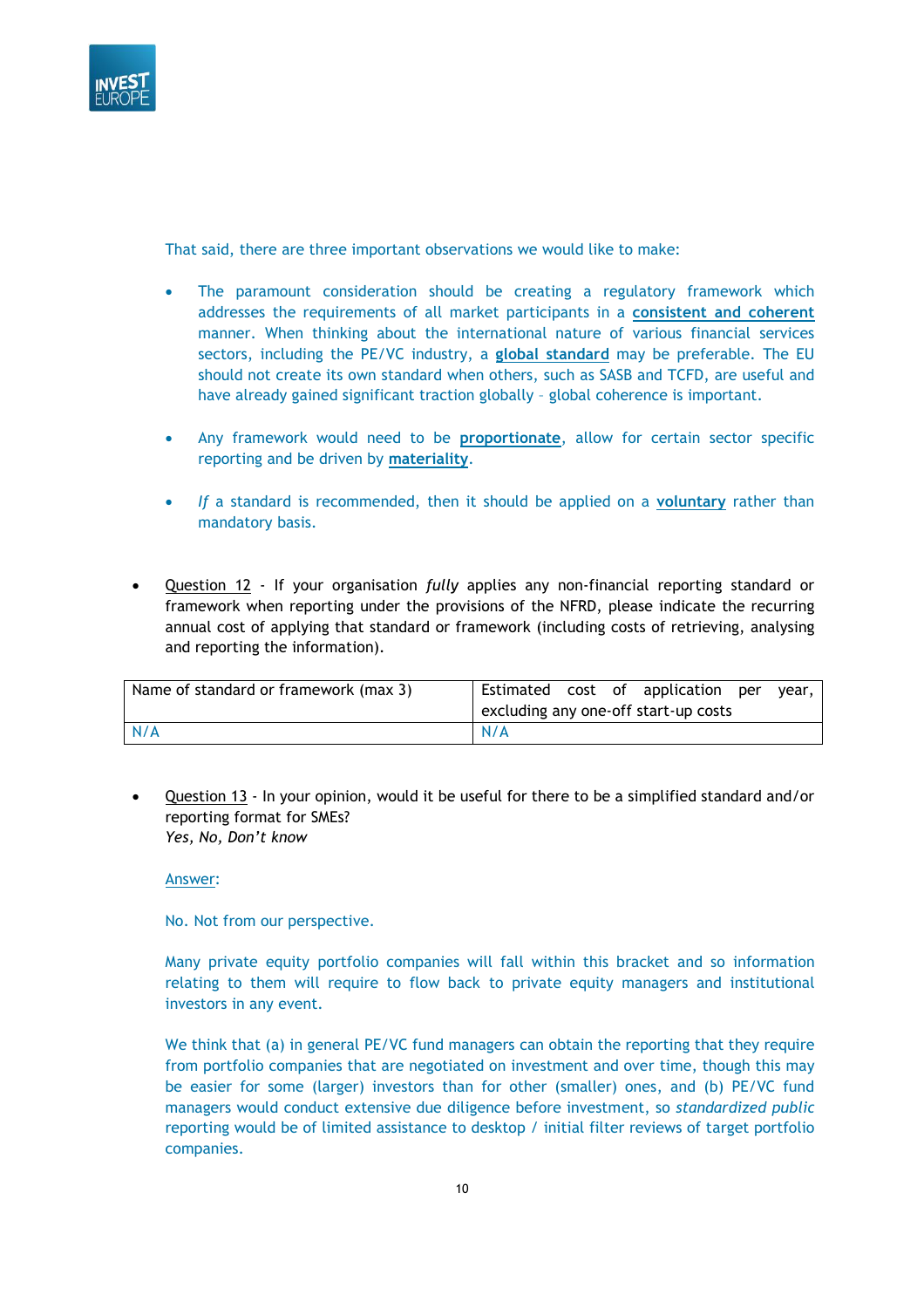

We do not think that forcing disclosure on all SMEs to level the playing field up to the level that fund managers will be required to disclose is compelling. In fact, it is important to avoid (too big) an impact on the SMEs and start-up enterprises backed by the venture capital community as that may be an unnecessary distraction from building a business and creating employment and wealth. In addition, imposing overly burdensome reporting obligations on such companies may be counterproductive to the overall goals of sustainability.

It is difficult to quantify costs precisely because:

- They will vary significantly between companies, depending on: (a) the amount of nonfinancial information that is material to that company and therefore needs to be reported (which will depend on the size of the company and its particular business activity); and (b) the amount of non-financial information that any given company already reports (the greater the gap between a company's current reporting practices and those required under NFRD, the greater the cost).
- The level of materiality and assurance that will be required under the recast Directive for different sizes of company (assuming there will be a strong element of proportionality) remains unclear.
- It would be difficult to disentangle the proportion of reporting costs that could result directly from NFRD from those attributable to existing non-financial reporting practices, where these exist.

However, in general, auditor feedback relating to companies already subject to the NFRD suggests that the costs associated with such reporting could be **significant**. Companies newly in scope would be required to establish a range of new processes to support the new requirements. For a minority, this may amount to tweaks to existing processes, while for most, new systems will need to be introduced. These systems will need to cover: understanding the new requirements (and preparing instructions and guidance for local teams); local data extraction; internal reporting of information to management; and consolidation of information into final reports. On top of this will come external costs (e.g. legal advice and potentially significant audit costs if any level of assurance is required), training costs and senior management review time.

From experience, costs are always much more than expected, particularly in the first few years of reporting where systems and processes may need changing to accommodate / capture the required data in the correct format. It is also worth the Commission noting that companies just over the reporting threshold will be disproportionately affected by this legislation and the associated compliance cost.

Any further work on ascertaining costs should include internal costs of employees working, external advice/consultants as well as the cost of changing systems and processes in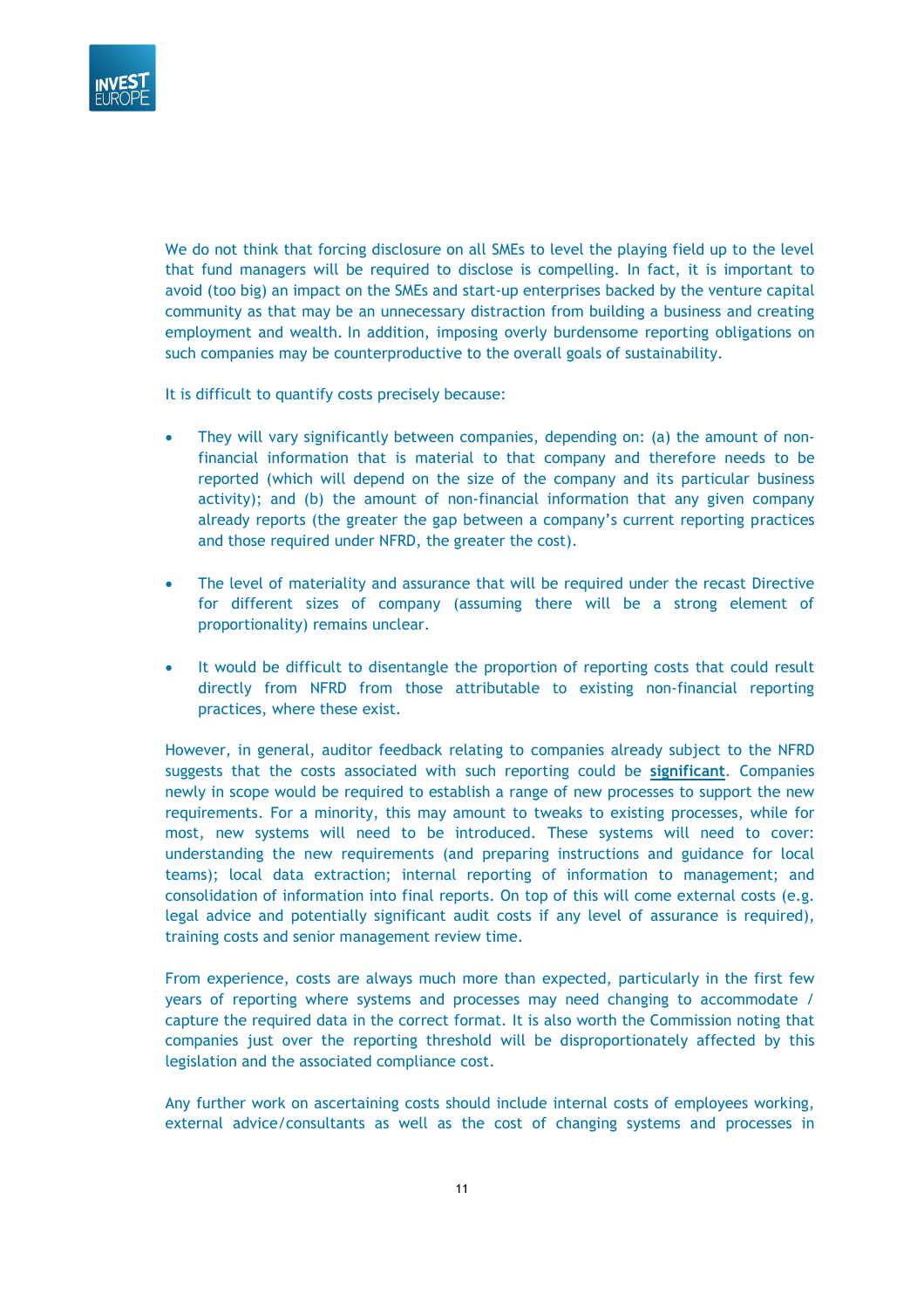

preparation to comply, IT etc. and should cover a broad range from those businesses just over the threshold to the top end of SME definition.

Against this background, any extension of the recast NFRD should be limited to larger unlisted companies/PIEs (a) that can cover these costs more easily and (b) for whom public disclosure of non-financial information is arguably more easily justified by a larger and more diverse range of stakeholders, akin to those of a larger public listed company/PIE.

In other words, scope should be limited. If it is not, then it is critical that any market-led reporting framework for SMEs is **simplified, proportionate, flexible and voluntary (complyor-explain)** to prevent smaller companies being overwhelmed by the production of reporting that is not then used by sufficient stakeholders to justify the cost.

Also consistency is important in this regard. When creating a simplified framework / standard, it is important to ensure a **level playing field** and not to discriminate on the basis of ownership or shareholder structure. Private equity owned companies should not have higher reporting requirements than any other companies. In addition, lower requirements should not only apply to SMEs but also to mid-caps.

Question 14 - To what extent do you think that a simplified standard for SMEs would be an effective means of limiting the burden on SMEs arising from information demands they may receive from other companies, including financial institutions? *Not at all, To some extent but not much, To a reasonable extent, To a very great extent, Don't know*

Answer:

To some extent but not much.

In the PE/VC context, GPs are often subject to bespoke reporting requirements to particular investors that require particular data reporting items from portfolio companies, which would not be (and should not be) captured by a simplified standard for SMEs.

It is important to consider that providing non-financial information to large companies or to financial firms pursuant to **contractual obligations** is different from including that information in annual management reports subject to **publicity** requirements, considering also the criminal and civil liabilities surrounding the information contained in such reports.

While the activities of large companies have an impact on society and the environment which grounds the imposition of a generalized duty to include non-financial information in their annual management reports (or in separate reports) so as to meet the information requirements of a broad set of stakeholders, extending such a duty to SMEs may be a **disproportionate measure** considering: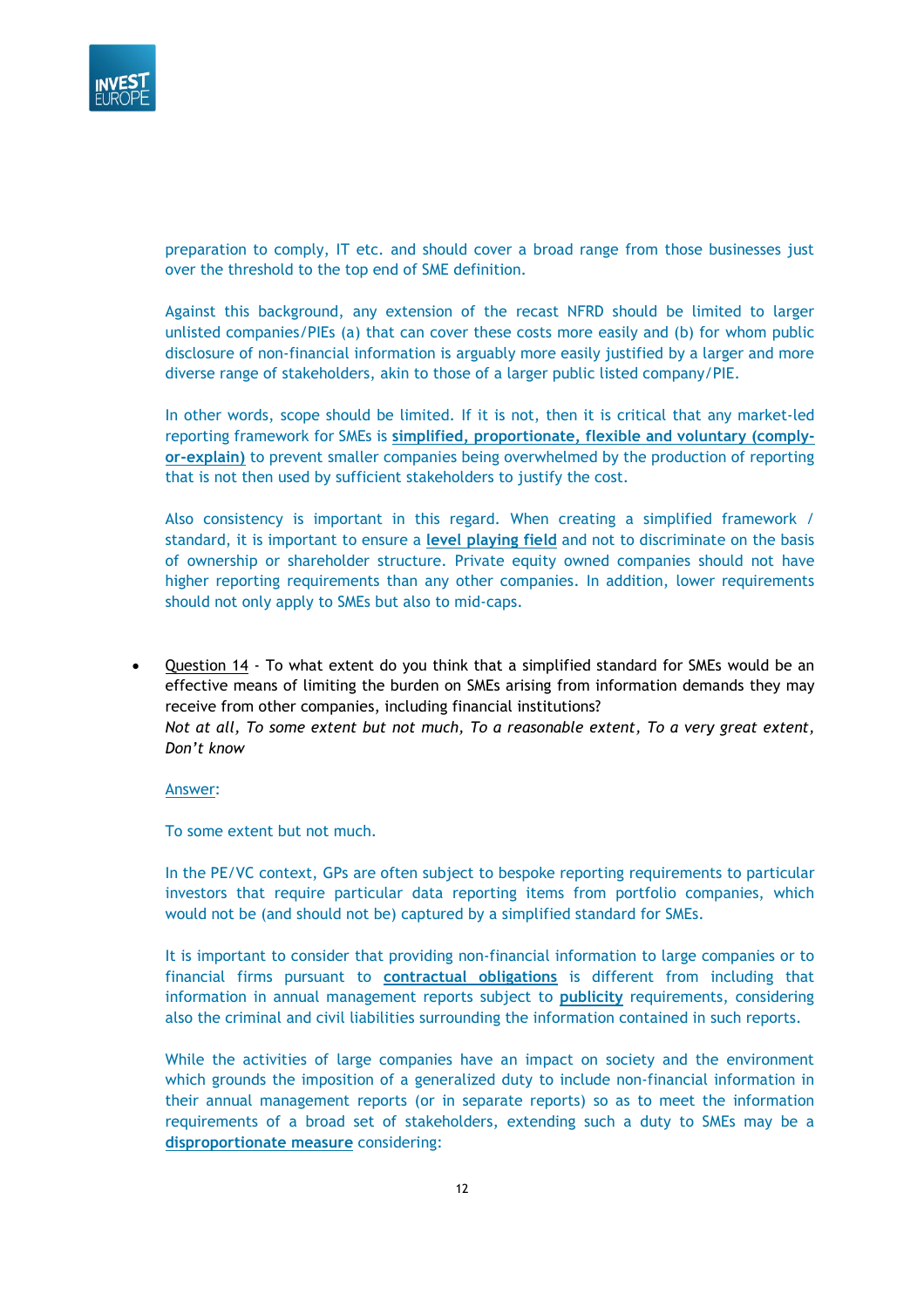

- (a) the associated administrative and cost burdens for SMEs (see also our response to Question 13);
- (b) the fact that non-financial information requested by business counterparties and capital providers may be supplied to them by SMEs based on specific agreements (i.e. without including such information in their annual management report); and
- (c) the possibility for SMEs to include such information in their annual management report on a voluntary basis (by way of example, this option is specifically contemplated by the Italian legislation transposing the NFRD).
- Question 15 If the EU were to develop a simplified standard for SMEs, do you think that the use of such a simplified standard by SMEs should be mandatory or voluntary? *Mandatory, Voluntary, Don't know*

#### Voluntary.

We consider that any reporting standard for SMEs, *if introduced* (which we are not in favour of), should be voluntary and proportionate. In fact, disclosures for SMEs should be limited at least until a positive **cost-benefit outcome** has been proven with the larger, listed companies that are providing this information.

Question 16 - To what extent do you agree that the body responsible for developing a European non-financial reporting standard should also have expertise in the field of financial reporting in order to ensure "connectivity" or integration between financial and nonfinancial information? *Not at all, To some extent but not much, To a reasonable extent, To a very great extent, Don't know*

#### Answer:

To a reasonable extent.

In the spirit of integration, there should be one body. The trend is towards financial and non-financial reporting being integrated to some extent, to facilitate explanations of the impact non-financial issues have on financial reporting.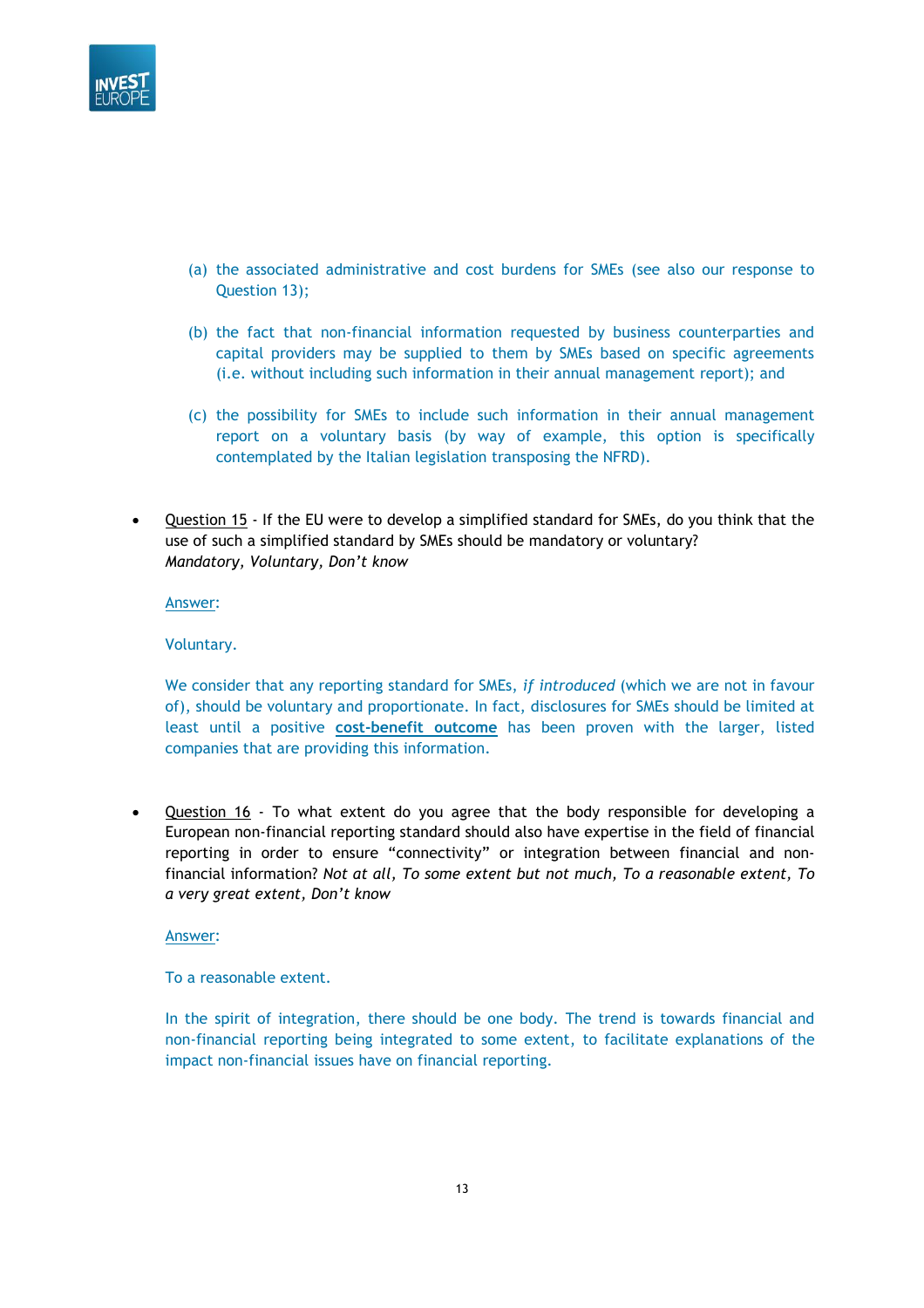

• Question 17 - The key stakeholder groups with an interest in and contributing to the elaboration of financial reporting standards have historically been investors, preparers of financial reports (companies) and auditors/accountants. To what extent to do you think that these groups should also be involved in the process of developing a European nonfinancial reporting standard?

|                      |  | $\mathbf{u}$ | Don't know |
|----------------------|--|--------------|------------|
| Investors            |  |              |            |
| Preparers            |  |              |            |
| Auditors/accountants |  |              |            |

*1= not at all, 2= to some extent but not much, 3= to a reasonable extent, 4= to a very great extent*

#### Answer:

All of these should be involved:

- o to ensure a **coherent regulatory framework** which will work effectively and efficiently in practice; and
- $\circ$  because they all may identify problems unforeseen by others that need resolution.

Investors should include fund managers, ESG consultants and administrators (who are likely to produce fund managers' disclosures and investor reports).

• Question 18 - In addition to the stakeholders referred to in the previous question, to what extent do you consider that the following stakeholders should be involved in the process of developing a European non-financial reporting standard?

|                                                                                                                                                                                                                                                                                        | 7   | 3 | 4 | Don't know |
|----------------------------------------------------------------------------------------------------------------------------------------------------------------------------------------------------------------------------------------------------------------------------------------|-----|---|---|------------|
| Civil society representatives/NGOs                                                                                                                                                                                                                                                     | X   |   |   |            |
| Academics                                                                                                                                                                                                                                                                              | χ   |   |   |            |
| Other (please specify)                                                                                                                                                                                                                                                                 |     | X |   |            |
| (National) Statistical offices                                                                                                                                                                                                                                                         |     |   |   |            |
| Sustainability reporting bodies (GRI, SASB, WEF)                                                                                                                                                                                                                                       |     |   |   |            |
| Other reporting framework organisations (such as CDP<br>and similar)                                                                                                                                                                                                                   |     |   |   |            |
| Industry bodies such as Invest Europe and the EBF<br>$\mathcal{L}$ , and the set of the set of the set of the set of the set of the set of the set of the set of the set of the set of the set of the set of the set of the set of the set of the set of the set of the set of the set | . . |   |   |            |

*1= not at all, 2= to some extent but not much, 3= to a reasonable extent, 4= to a very great extent*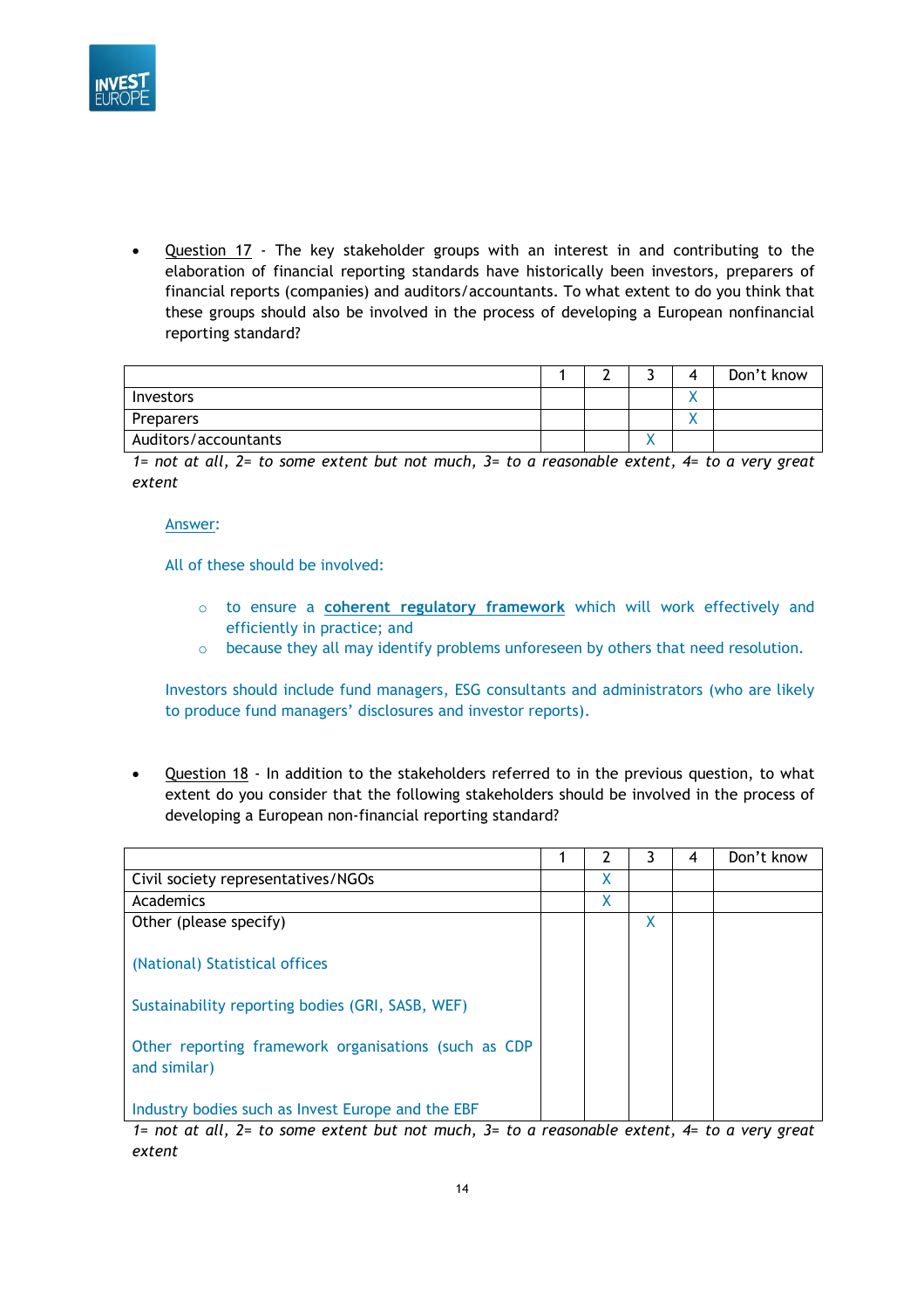

Consultation with groups like NGOs and academics is important as it provides valuable input and stakeholder trust to the process but it should be somewhat limited in order to keep the process efficient. In addition, given their often theoretical approach, their involvement introduces a risk of unnecessary disclosures and the creation of an inefficient patchwork of requirements.

Rather, involvement should be focused on users of the information, i.e. the investors, who take a more realistic and practical approach.

• Question 19 - To what extent should the following European public bodies or authorities be involved in the process of developing a European non-financial reporting standard?

|                                                        |  |   | 4 | Don't |
|--------------------------------------------------------|--|---|---|-------|
|                                                        |  |   |   | know  |
| European Securities Markets Authority (ESMA)           |  | Χ |   |       |
| European Banking Authority (EBA)                       |  | χ |   |       |
| European Insurance and Occupational Pensions Authority |  |   |   |       |
| (EIOPA)                                                |  |   |   |       |
| European Central Bank (ECB)                            |  | χ |   |       |
| European Environment Agency (EEA)                      |  | Χ |   |       |
| Platform on Sustainable Finance                        |  | χ |   |       |
| Other (please specify)                                 |  |   |   |       |
|                                                        |  |   |   |       |
| <b>EU Fundamental Rights Agency</b>                    |  |   |   |       |

*1= not at all, 2= to some extent but not much, 3= to a reasonable extent, 4= to a very great extent*

### Answer:

All should be involved to ensure (i) a **coherent** framework, and (ii) that there is **consistency** between the various frameworks/requirements to avoid inefficiencies, inconsistencies and disproportionate resource burden on companies.

However, there should be some caution that the range of input of these bodies and authorities is limited to **common issues** rather than broadening into more esoteric areas of interest for specific bodies.

Question 20 - To what extent do you consider that the following national authorities or bodies should be involved in the process of developing European non-financial reporting standards?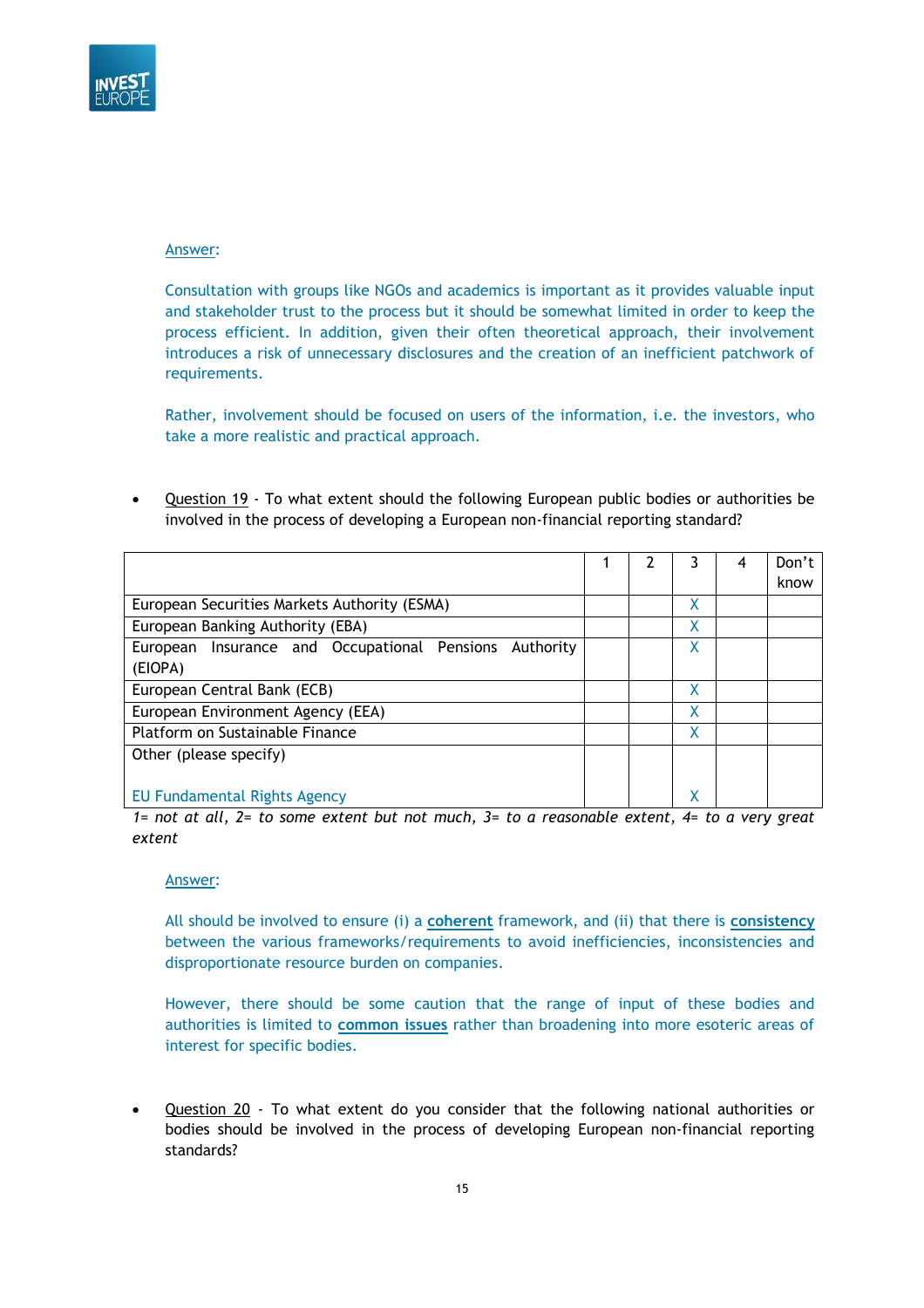

|                                       |  |  | Don't know |
|---------------------------------------|--|--|------------|
| National accounting standards-setters |  |  |            |
| Environmental authorities             |  |  |            |
| Other (please specify)                |  |  |            |
|                                       |  |  |            |
|                                       |  |  |            |
|                                       |  |  |            |

*1= not at all, 2= to some extent but not much, 3= to a reasonable extent, 4= to a very great extent*

### Answer:

All should be involved to ensure a coherent framework. However, their involvement should be limited and focused on the alignment of frameworks to avoid a plethora of additional asks.

### *Please provide any comments or explanations to justify your answers to questions 8 to 20.*

#### Answer:

We would like to use this opportunity to emphasise two key messages:

- When considering changes to the NFRD, the potential burden (financial and time) for the companies, especially the smaller ones, should be taken into account. This is why **proportionality** and **materiality** are fundamental.
- There is potential for duplication with other reporting standards so we would want as much **alignment** as possible to **reduce duplication of effort**.
- **3. Application of the principle of materiality**
- Question 21 Do you think that the definition of materiality set out in Article 2(16) of the Accounting Directive is relevant for the purposes of determining which information is necessary to understand *a company's development, performance and position*? *No, not at all; To some extent but not much; To a reasonable extent; Yes, to a very great extent; Don't know*

#### Answer:

To some extent but not much.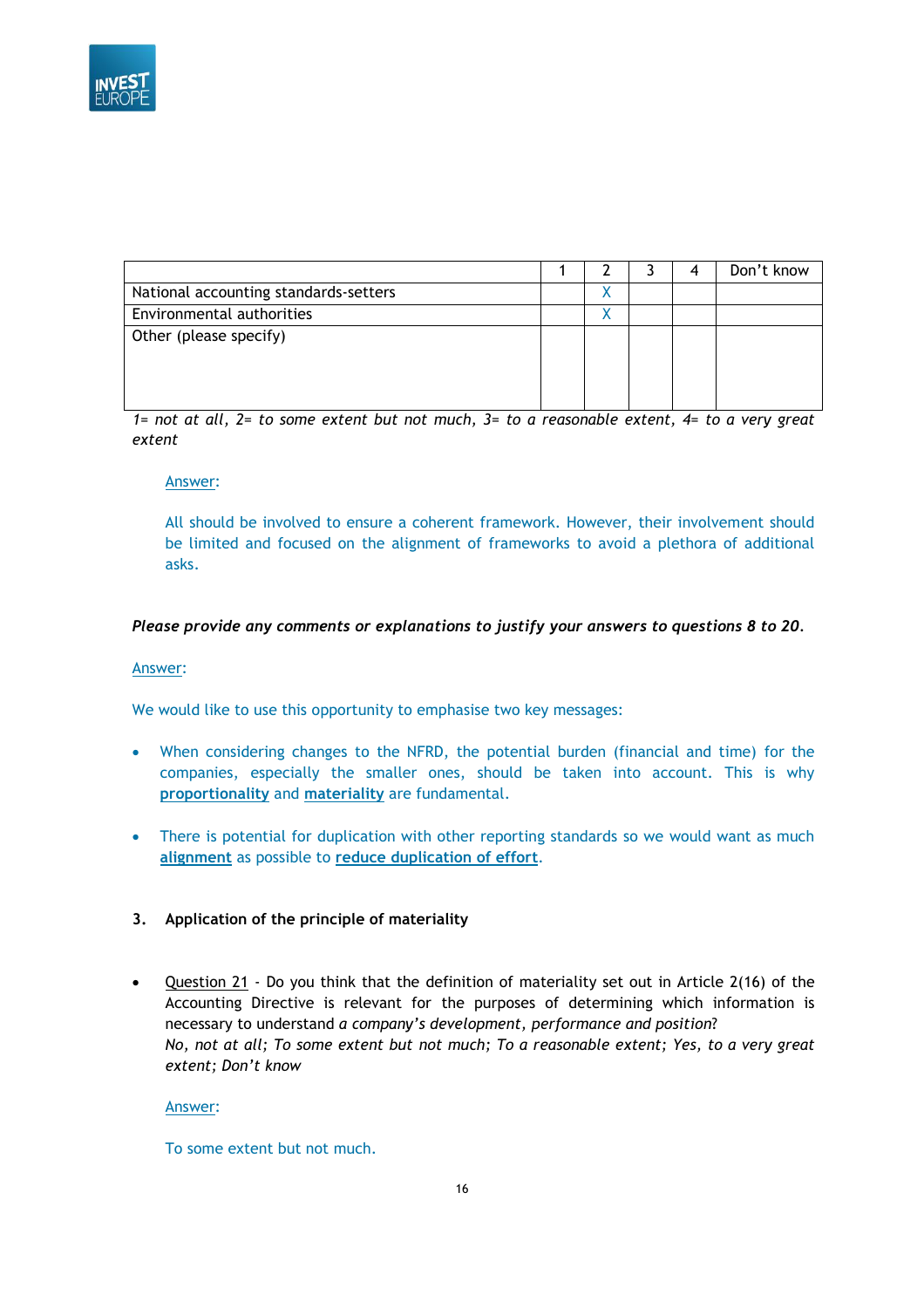

The Article 2(16) definition has a specific financial reporting purpose and should not be applied here without significant modification. Material effects may be longer term and not directly transpire in financial statements and/or company valuations.

An updated definition more clearly setting out the double-materiality perspective and their interdependence may be beneficial to accelerate the market's internalization of today's externalities. That said, there should be a **consistent 'read across'** to other associated Regulations.

In addition, one should be wary of asking companies (and possibly their auditors) to make subjective determinations of the materiality of pure externalities. If pure externalities are to be reported, it should be on the basis of objective criteria set by the standard-setters and not left to the judgement of individual companies.

• Question 22 **-** Do you think that the definition of materiality set out in Article 2(16) of the Accounting Directive is relevant for the purposes of determining which information is necessary to understand *a company's impacts on society and the environment*? *No, not at all; To some extent but not much; To a reasonable extent; Yes, to a very great extent; Don't know*

Answer:

To some extent but not much.

As implied by the questions, it is worth drawing a distinction between **internal** and **external** impacts of sustainability issues. While the current definition of materiality looks quite appropriate when considering how sustainability issues can affect the development, performance and position of a company (Question 21), the definition seems less adequate to capture the needs of a large set of stakeholders to gain a proper understanding of how the business of a company impacts society and the environment (Question 22). These needs are not necessarily linked to specific decisions to be based on non-financial reporting in the same manner as investors' and creditors' decisions are generally affected by financial reporting (including reporting of the financial and other expected impacts of sustainability issues at company level).

• Question 23 - If you think there is a need to clarify the concept of 'material' non-financial information, how would you suggest to do so?

#### Answer:

Definitions should be **consistent across EU policy** and related Regulations and should be useful, in this case material to decisions made by investors/counterparties.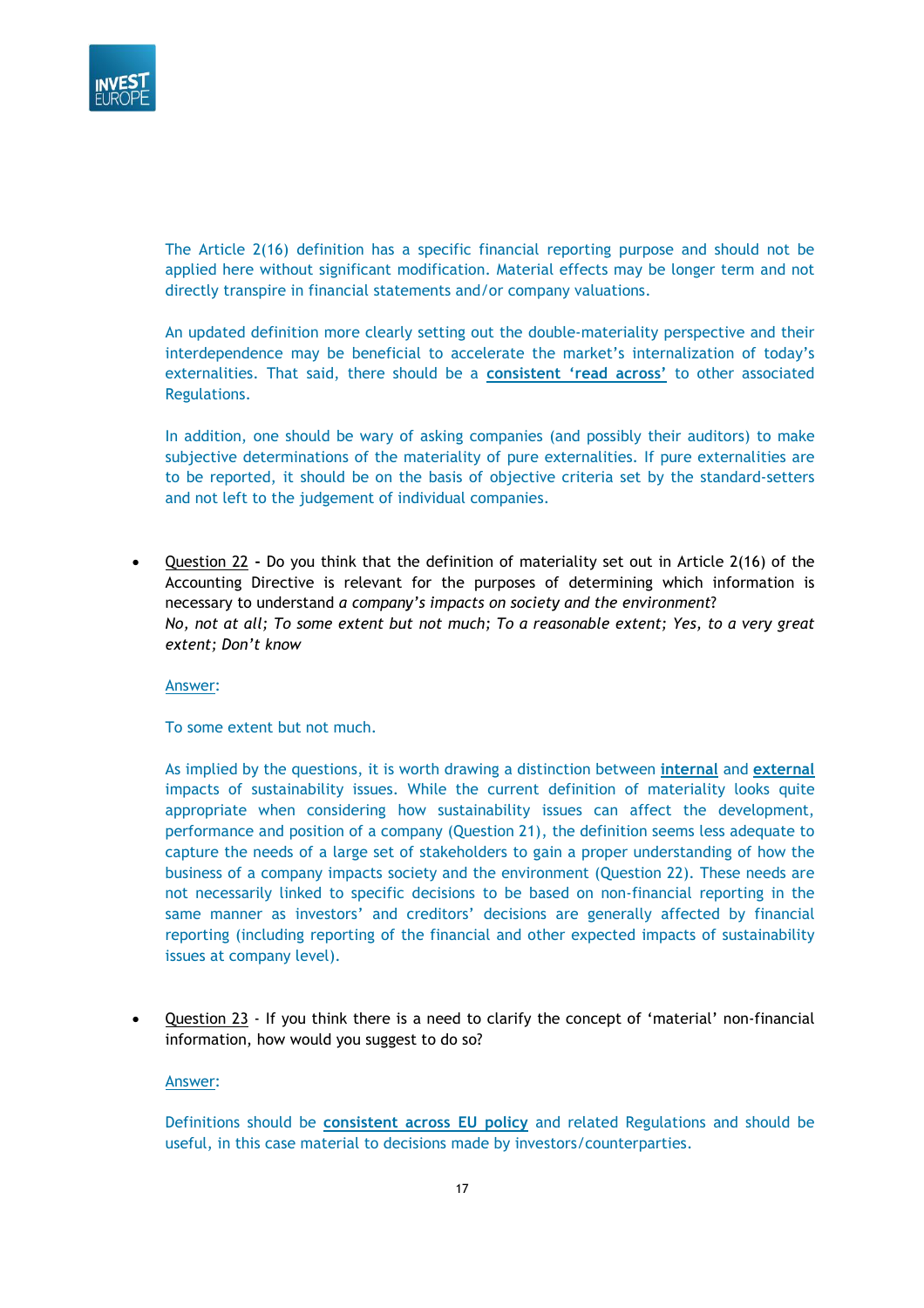

Question 24 - Should companies reporting under the NFRD be required to disclose their materiality assessment process? *Yes, No, Don't know* 

Answer:

No. What is meant by 'materiality' should be sufficiently clear without this.

That said, while a detailed assessment process is not necessary, especially not as a requirement, underlying assumptions and/or reference to standard used could be of interest.

### *Please provide any comments or explanations to justify your answers to questions 21 to 24.*

#### Answer:

Even though there is merit in providing some tailoring, it may not always be helpful to users of the accounts to have different materiality thresholds for financial and non-financial information. However, it could be helpful to disclose the materiality level agreed with the auditors.

#### **4. Assurance**

• Question 25 - Given that non-financial information is increasingly important to investors and other users, are the current differences in the assurance requirements between financial and non-financial information justifiable and appropriate? *No, not at all; To some extent but not much; To a reasonable extent; Yes, to a very great extent; Don't know* 

#### Answer:

### To a reasonable extent.

Whilst a common standard could be useful in future, we would urge the European Commission to move slowly and with extreme caution in relation to SMEs and mid-caps. This is particularly the case in the current environment where a mandatory common (reasonable) assurance standard and extension of the scope to SMEs could lead to a very large number of companies suffering significant and disproportionate costs whilst fighting for survival.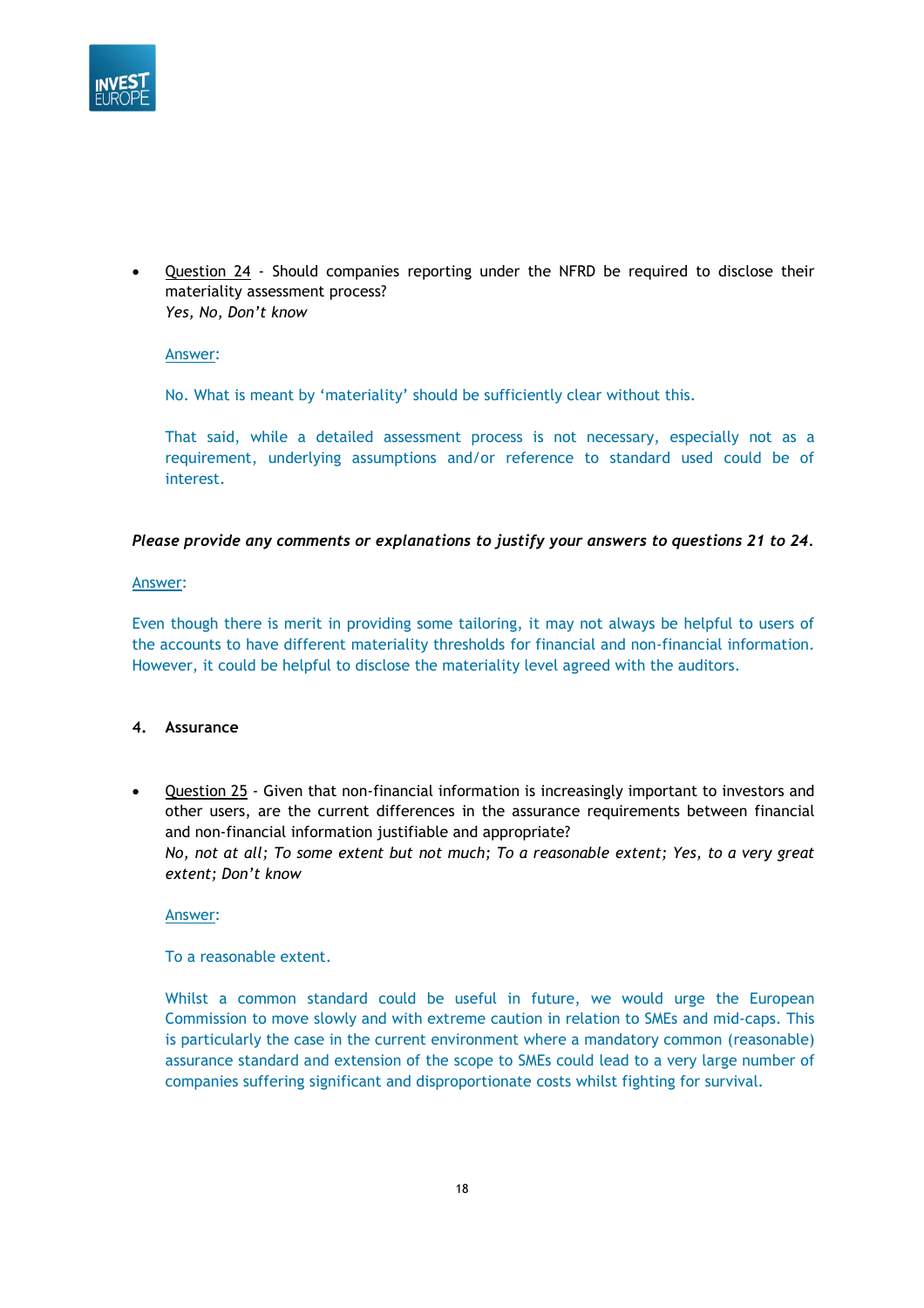

That said, while extending the assurance requirement to non-financial reporting risks introducing significant additional and disproportionate (regulatory) costs to SMEs and midcaps in particular, it will also increase the quality and uniformity of the disclosures.

We would therefore propose to draw a **proportionality distinction** between large enterprises and SMEs/mid-caps.

More generally, we would like to express our concerns about the possible inclusion of nonfinancial information within the scope of a company audit requirements without a clear understanding of the possible **cost**. Audited financial information is clearly necessary for lenders/other counterparties, e.g. suppliers who place reliance on it before taking financial decisions and engaging in commercial activity with the company – this is not to the same extent for non-financial information. Practicalities of auditing non-financial data – this requires other expertise in many areas (not just financial/accounting). We believe that this would be outside of auditors' standard work and would potentially cause a bottleneck in the audit process which expands in scope every year. It should be covered separately and not within company audit.

• Question 26 - Should EU law impose stronger assurance requirements for non-financial information reported by companies falling within the scope of the NFRD? *Yes, No, Don't know*

#### Answer:

No. **T**his would be particularly disproportionate for smaller companies.

As mentioned above, extending the assurance requirement to non-financial reporting risks introducing disproportionate cost to SMEs and mid-caps in particular. That said, while assurance will introduce additional regulatory costs, it will also increase the quality and uniformity of the disclosures. We would therefore propose to draw a **proportionality distinction** between large enterprises and SMEs.

• Question 27 - If EU law were to require assurance of non-financial information published pursuant to the NFRD, do you think that it should require a *reasonable* or *limited* assurance engagement on the non-financial information published? *Reasonable, Limited, Don't know*

### Answer:

Limited. Moving to reasonable (as opposed to limited) assurance at this stage in particular would be a significant change for the many companies that are not set up to do this.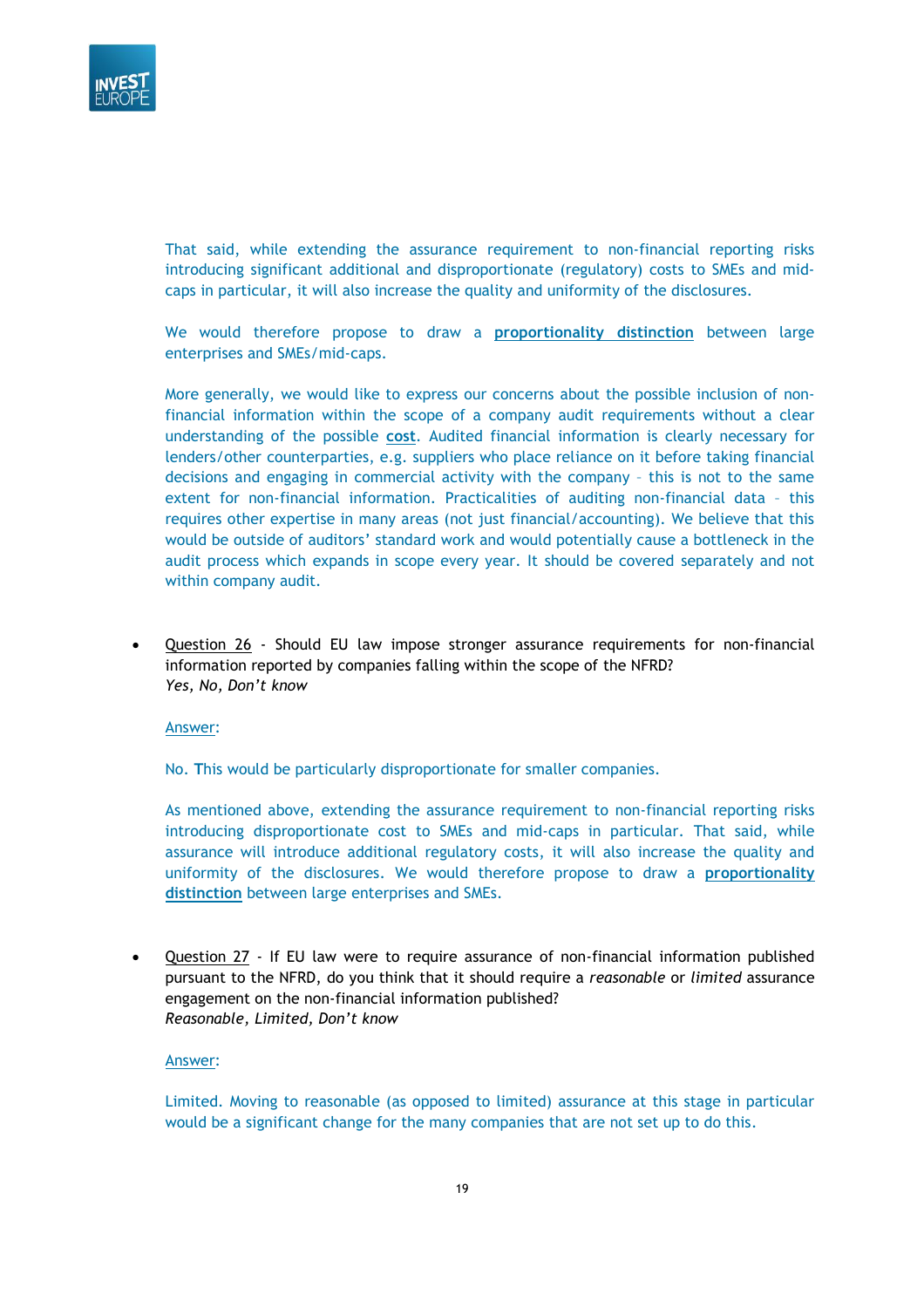

The type of assurance engagement will basically depend on the reporting criteria applied by each company when drafting the non-financial information documentation. That is, the service provider will be able to apply a "reasonable assurance" or a "limited assurance" based on the information available for its verification.

In this sense, the verification assessment will be focused on how reliable the information provided is according to the criteria previously applied by each company and, for this purpose, different regulations could be used by the service provider for carrying out the verification process (e.g. the ISAE 3000). As a result, it is difficult to figure out which type of assurance could be applied for each company.

Therefore, in the event of imposing an assurance requirement, we consider it advisable to impose, at least, a **minimum limited assurance by default** (in any case, allowing SMEs to adopt this on a voluntary basis and to extend such assurance at their sole discretion) – as indicated above, a reasonable assurance may increase disproportionate costs to SMEs, which should also be considered as a key point for assessing all interests involved.

Building on the above, while reasonable assurance, which is akin to financial audit standard, may be preferred to increase quality and ultimately get to a similar standard as financial disclosures, it should be a **stepwise process** to get there, for example (i) with an initial focus on only certain standardized, quantitative KPIs for the reasonable assurance, keeping remaining parts at a limited assurance level, and/or (ii) it may be worth considering a higher standard for large enterprises, and a lower standard for SMEs.

• Question 28 - If EU law were to require assurance of non-financial information published pursuant to the NFRD, should the assurance provider assess the reporting company's materiality assessment process? *Yes, No, Don't know* 

Answer:

No.

• Question 29 - If assurance of non-financial information was required by EU law, should the assurance provider be required to identify and publish the key engagement risks, their response to these risks and any related key observations (if applicable)? *Yes, No, Don't know* 

Answer:

No.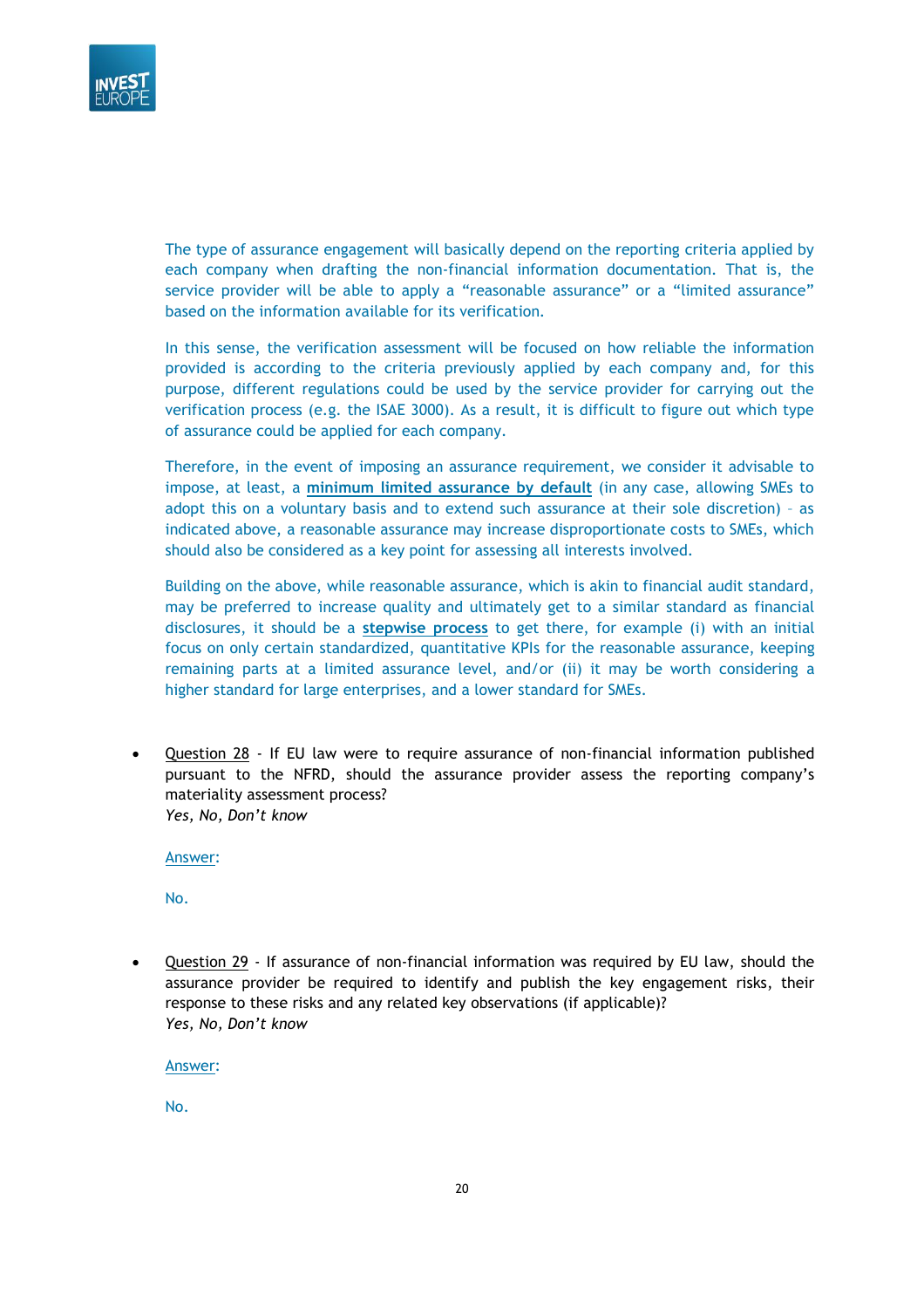

• Question 30 - If assurance of non-financial information was required by EU law, do you think that assurance engagements should be performed based on a common assurance standard? *Yes, No, Don't know* 

If you answered yes in reply to the previous question, please explain whether there is an existing assurance standard that could be used for this purpose or whether a new standard would need to be developed.

Answer:

Yes.

We answered No to the previous questions, but *if* this route were taken, then that would seem sensible and an adequate standard would need to be developed. This will also help to create a level playing field.

• Question 31 - Do you think that an assurance requirement for non-financial information is dependent on companies reporting against a specific non-financial reporting standard? *Yes, No, Don't know* 

Answer:

No, although it may make the process easier, more efficient and hence cost effective.

• Question 32 - If you publish non-financial information and that information is assured, please indicate the annual costs of such assurance.

Please describe the scope of the assurance services provided (issues covered, reasonable/limited, etc.).

Answer:

N/A

This question is difficult to answer from an association perspective. Giving a meaningful number that is representative of the full industry is not possible.

*Please provide any comments or explanations to justify your answers to questions 25 to 32.*

Answer:

No further comments.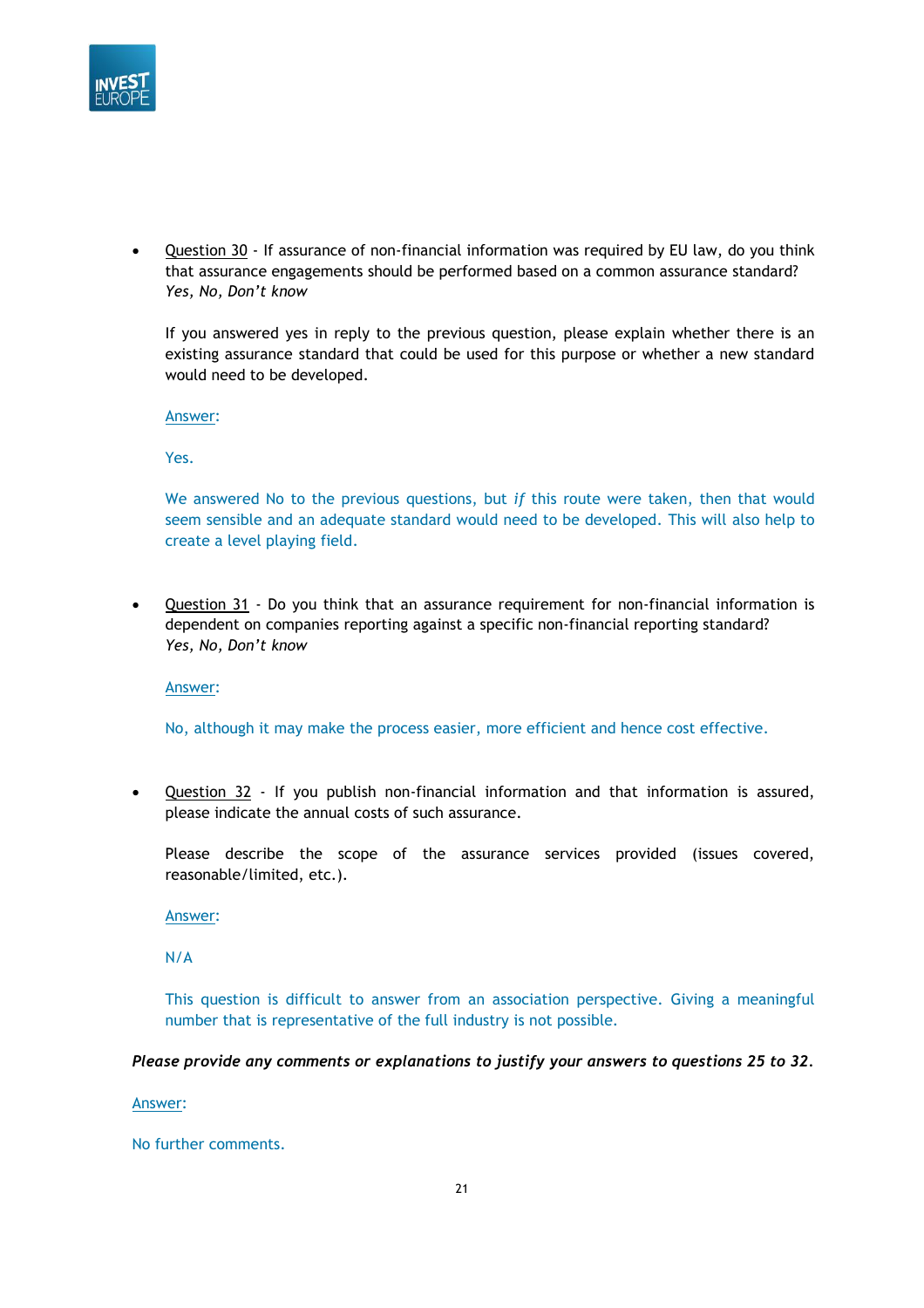

## **5. Digitisation**

• Question 33 - To what extent do you agree or disagree with the following statements regarding digitalisation of non-financial information?

|                                                                 |  |  | Don't |
|-----------------------------------------------------------------|--|--|-------|
|                                                                 |  |  | know  |
| It would be useful to require the tagging of reports containing |  |  |       |
| non-financial information to make them machine-readable.        |  |  |       |
| The tagging of non-financial information would only be possible |  |  |       |
| if reporting is done against standards.                         |  |  |       |
| All reports containing non-financial information should be      |  |  |       |
| available through a single access point.                        |  |  |       |

*1= totally disagree, 2= mostly disagree, 3= partially disagree and partially agree, 4= mostly agree, 5= totally agree*

### Answer:

Although there will be various benefits of having information easily and digitally available, it is difficult to answer this question without having an indication of the cost involved.

• Question 34 - Do you think that the costs of introducing tagging of non-financial information would be proportionate to the benefits this would produce? *No, not at all; To some extent but not much; To a reasonable extent; Yes, to a very great extent; Don't know* 

Answer:

Don't know. It depends on whether the collected information is actually being used and what the costs are likely to be.

• Question 35 - Please provide any other comments you may have regarding the digitalisation of sustainability information.

Answer:

No further comments.

*Please provide any comments or explanations to justify your answers to questions 33 to 35.*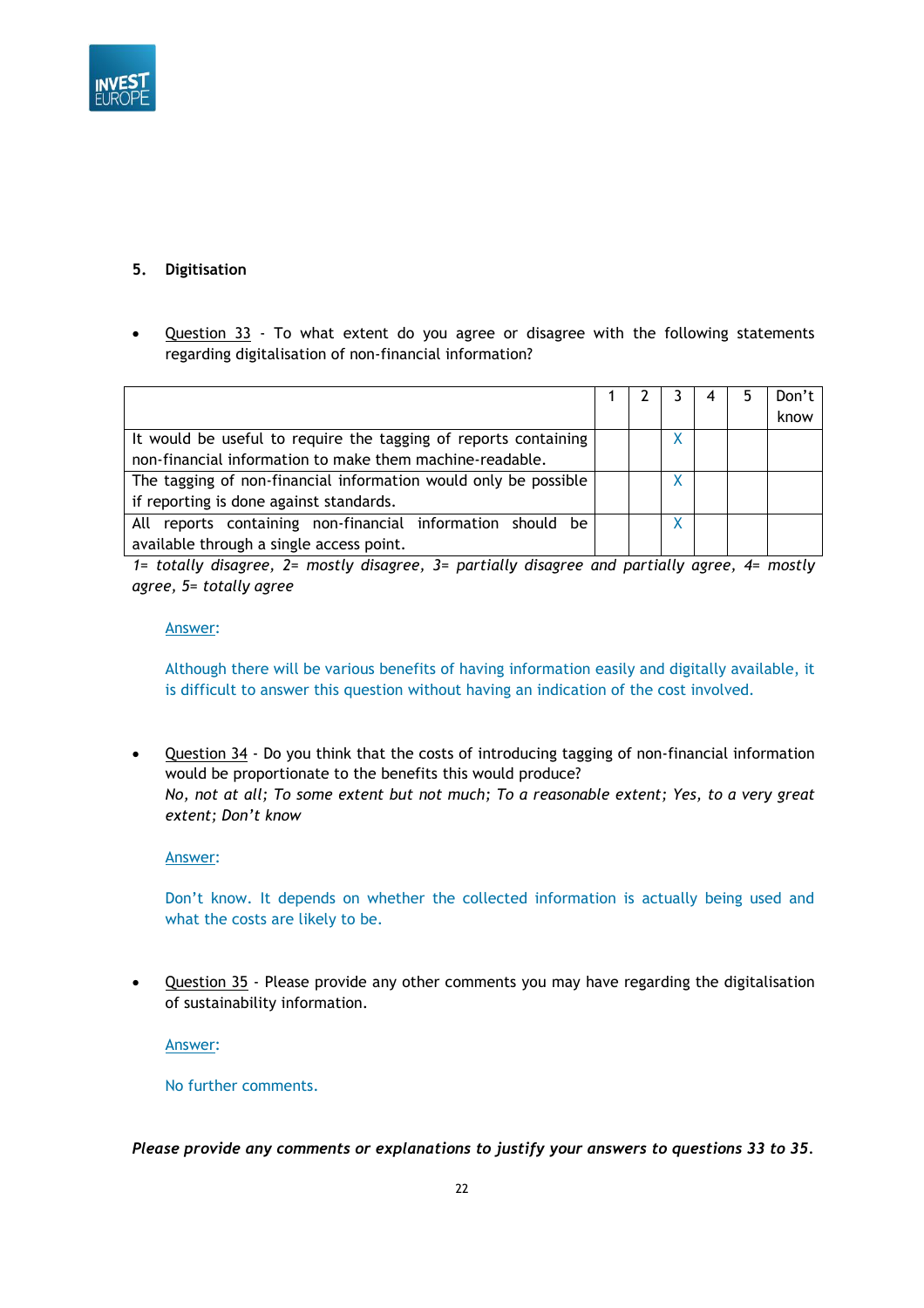

Digitisation is always welcomed, but any rules should **not** be **too prescriptive**, particularly given the pace of change of the relevant technology.

In addition, it is important to build a better understanding of: (i) likely time and cost of providing standardised digital information, (ii) how much this is/will be used, and (iii) whether the up-front cost is balanced by limiting data input/manipulation.

### **6. Structure and location of non-financial information**

Question 36 - Other consequences may arise from the publication of the non-financial statement as part of a separate report. To what extent do you agree with the following statements:

|                                                                   |  |   | Don't |
|-------------------------------------------------------------------|--|---|-------|
|                                                                   |  |   | know  |
| The option to publish the non-financial statement as part of a    |  | X |       |
| separate report creates a significant problem because the non-    |  |   |       |
| financial information reported by companies is hard to find (e.g. |  |   |       |
| it may increase search costs for investors, analysts, ratings     |  |   |       |
| agencies and data aggregators).                                   |  |   |       |
| The publication of financial and non-financial information in     |  | X |       |
| different reports creates the perception that the information     |  |   |       |
| reported in the separate report is of secondary importance and    |  |   |       |
| does not necessarily have implications in the performance of the  |  |   |       |
| company.                                                          |  |   |       |

*1= not at all, 5= to a very great extent*

• Question 37 - Do you believe that companies should be *required* to disclose all necessary non-financial information in the management report? *Yes, No, Don't know*

### Answer:

No, there would not be a need for such requirement from our perspective. While it is preferable that the non-financial statement is included in the regular company reporting, this should be on a **voluntary** basis (i.e. it should be an option, not mandated). This can be reconsidered once market practices emerge.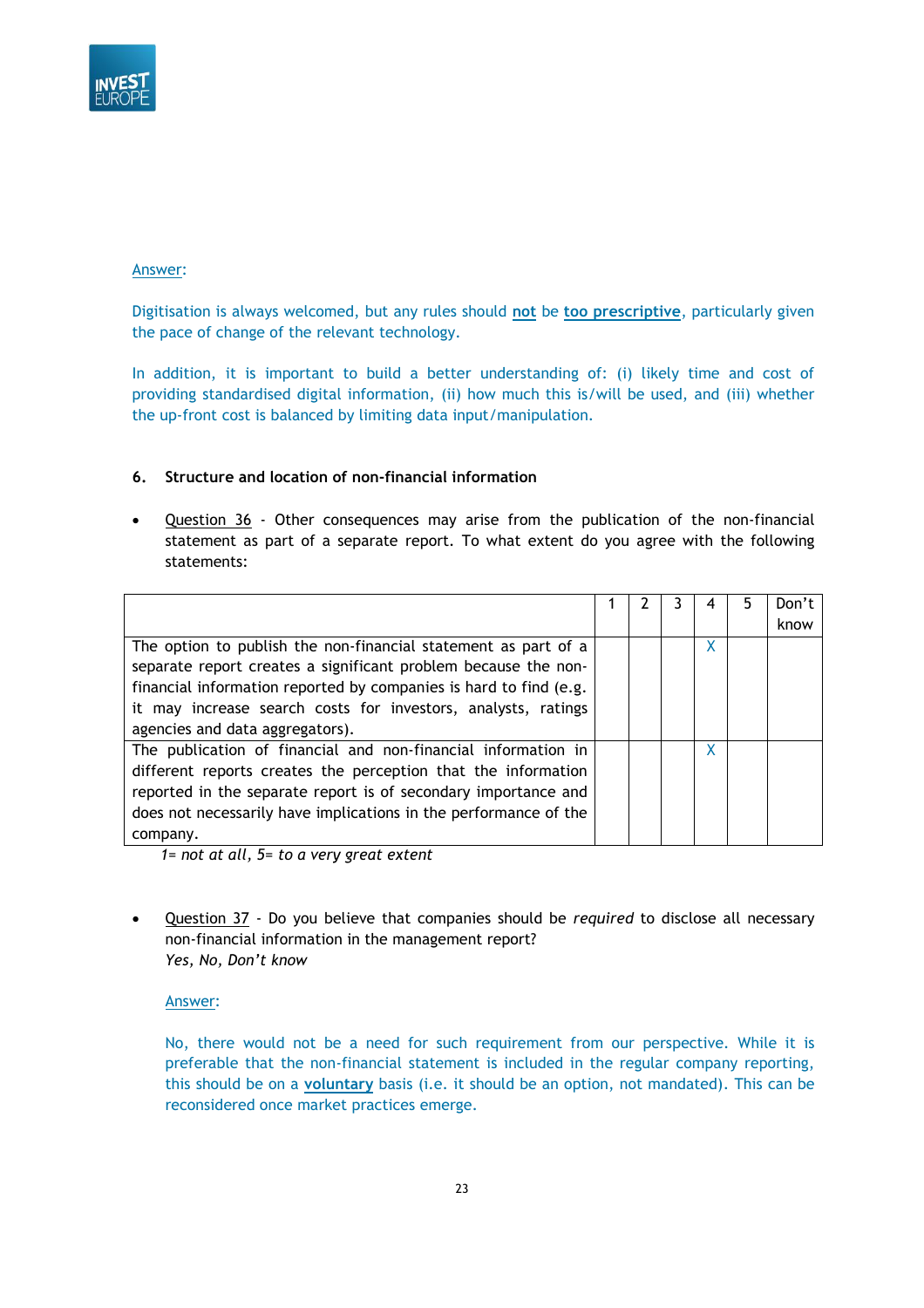

Question 38 - If companies are allowed to publish the required non-financial information in a report that is separate from the management report, to what extent do you agree with the following approaches?

|                                                            |  |  | Don't |
|------------------------------------------------------------|--|--|-------|
|                                                            |  |  | know  |
| Legislation should be amended to ensure proper supervision |  |  |       |
| of information published in separate reports.              |  |  |       |
| Legislation should be amended to require companies to file |  |  |       |
| the separate report with Officially Appointed Mechanisms   |  |  |       |
| (OAMs).                                                    |  |  |       |
| Legislation should be amended to ensure the same           |  |  |       |
| publication date for management report and the separate    |  |  |       |
| report.                                                    |  |  |       |

*1= totally disagree, 2= mostly disagree, 3= partially disagree and partially agree, 4= mostly agree, 5= totally agree*

Please provide any comments regarding the location of reported non-financial information.

Answer:

Recognising that the trend is towards demonstrating the link between non-financial factors and financial information, it may make sense for these two types of information to be together.

However, ultimately any non-financial information should appear where it makes most sense and provides **most insight**. This may be in the management accounts, the corporate governance section or within the financial disclosures sections (e.g. intangibles). It doesn't necessarily need to all be in one place.

There should be caution about aligning the publication dates (row three in the table above). This would add to the burden of portfolio companies at what is a busy time of year so staggering timing would probably be helpful.

• Question 39 - Do you consider that the current segregation of non-financial information in separate non-financial and corporate governance statements within the management report provides for effective communication with users of company reports? *No, not at all; To some extent but not much; To a reasonable extent; Yes, to a very great extent; Don't know*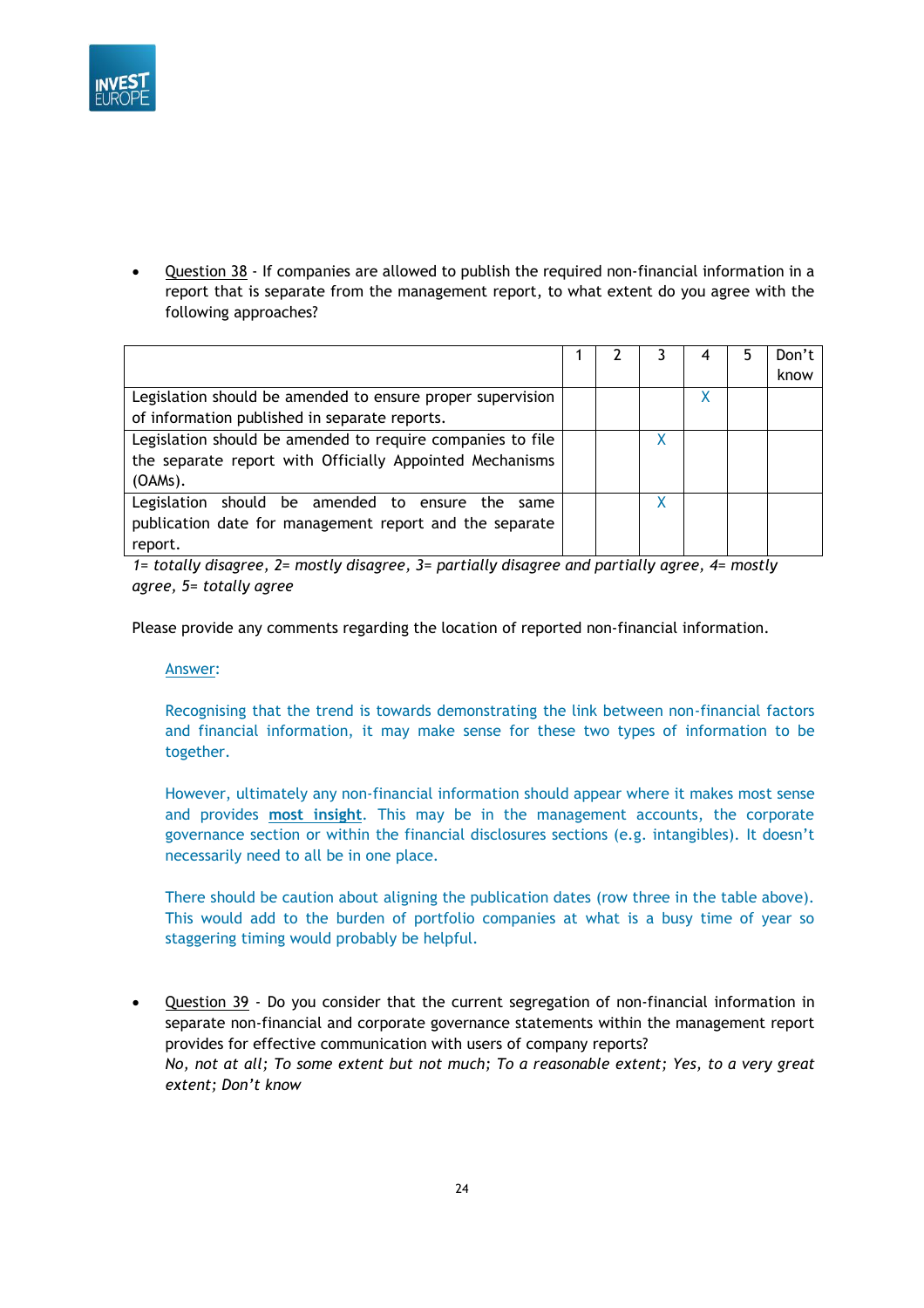

To some extent but not much. There seem to be conflicting views in the market.

### *Please provide any comments or explanations to justify your answers to questions 36 to 39.*

Answer:

No further comments.

### **7. Personal scope (which companies should disclose)**

• Question 40 - If the scope of the NFRD were to be broadened to other categories of PIEs, to what extent would you agree with the following approaches?

|                                                                     |   |  | Don't |
|---------------------------------------------------------------------|---|--|-------|
|                                                                     |   |  | know  |
| Expand scope to include all EU companies with securities listed     |   |  |       |
| in regulated markets, regardless of their size.                     |   |  |       |
| Expand scope to include all <i>large</i> public interest entities   |   |  |       |
| (aligning the size criteria with the definition of large            |   |  |       |
| undertakings set out in the Accounting Directive: 250 instead of    |   |  |       |
| 500 employee threshold).                                            |   |  |       |
| Expand scope to include all public interest entities, regardless of | X |  |       |
| their size.                                                         |   |  |       |

*1= totally disagree, 2= mostly disagree, 3= partially disagree and partially agree, 4= mostly agree, 5= totally agree*

### Answer:

As a starting point, we would like to note that we do not see a critical need to extend the scope of the NFRD at this point in time.

That said, in the event of an extension (Questions 40-41), we would propose to adopt a **gradual approach**, giving priority to the creation of a common framework for the nonfinancial reporting requirements of large companies and the sustainability disclosures of the financial sector.

The NFRD non-financial reporting duties should preferably be extended, initially, to limited categories of additional large companies. After testing this common framework for some years, when experience accumulates, proper methodologies for gathering, analyzing, assessing and presenting new standardized sustainability information are developed and all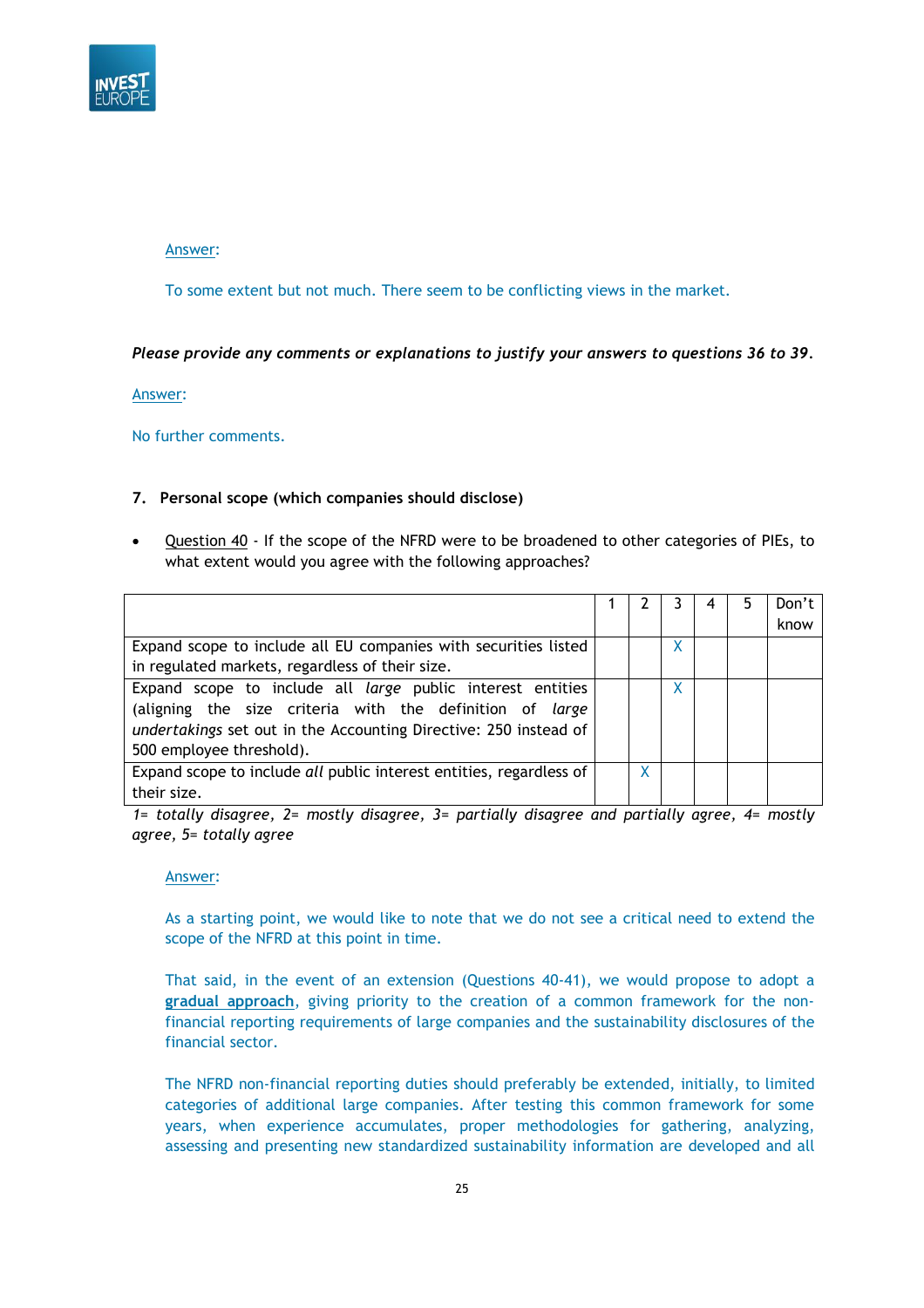

associated costs are clearly determinable and reduced to an affordable level, these nonfinancial reporting duties could be extended to a broader range of companies. It seems to us that this approach would involve a more orderly and sensible process, allowing for a **progressive assessment** of the results and impact prior to further extending non-financial reporting duties.

In addition, any extension of scope:

- o should include a proper and reasonable **transition period** (perhaps at least two reporting periods); and
- o should be on a **proportionate** and/or **comply-or-explain** basis. As mentioned above, we also consider that *if* reporting is extended to SMEs (which we do not think it should be) it should be **voluntary** and **disclosures limited**, at least until the benefit has been proven with the larger, listed companies that are providing this information.
- Question 41 If the scope of the NFRD were to be broadened to non-PIEs, to what extent would you agree with the following approaches?

|                                                                |   |              |   |  | Don't |
|----------------------------------------------------------------|---|--------------|---|--|-------|
|                                                                |   |              |   |  | know  |
| Expand the scope to include large non-listed companies.        |   |              | x |  |       |
| Remove the exemption for companies that are subsidiaries of a  |   | $\mathsf{X}$ |   |  |       |
| parent company that reports non-financial information at group |   |              |   |  |       |
| level in accordance with the NFRD.                             |   |              |   |  |       |
| Expand the scope to include large companies established in the |   |              | χ |  |       |
| EU but listed outside the EU.                                  |   |              |   |  |       |
| Expand the scope to include large companies not established in |   |              | X |  |       |
| the EU that are listed in EU regulated markets.                |   |              |   |  |       |
| scope to include all limited liability<br>Expand<br>companies  | X |              |   |  |       |
| regardless of their size.                                      |   |              |   |  |       |

*1= totally disagree, 2= mostly disagree, 3= partially disagree and partially agree, 4= mostly agree, 5= totally agree*

Answer:

There are a few considerations we would like to make when answering this question:

• The NFRD rightly recognises that investors are not the only users of non-financial information relating to investee companies. The larger the company, the broader the range of stakeholders with an interest in public non-financial disclosures, and for larger unlisted companies there seems to be some justification for imposing requirements similar to those applicable to listed companies with similarly large and diverse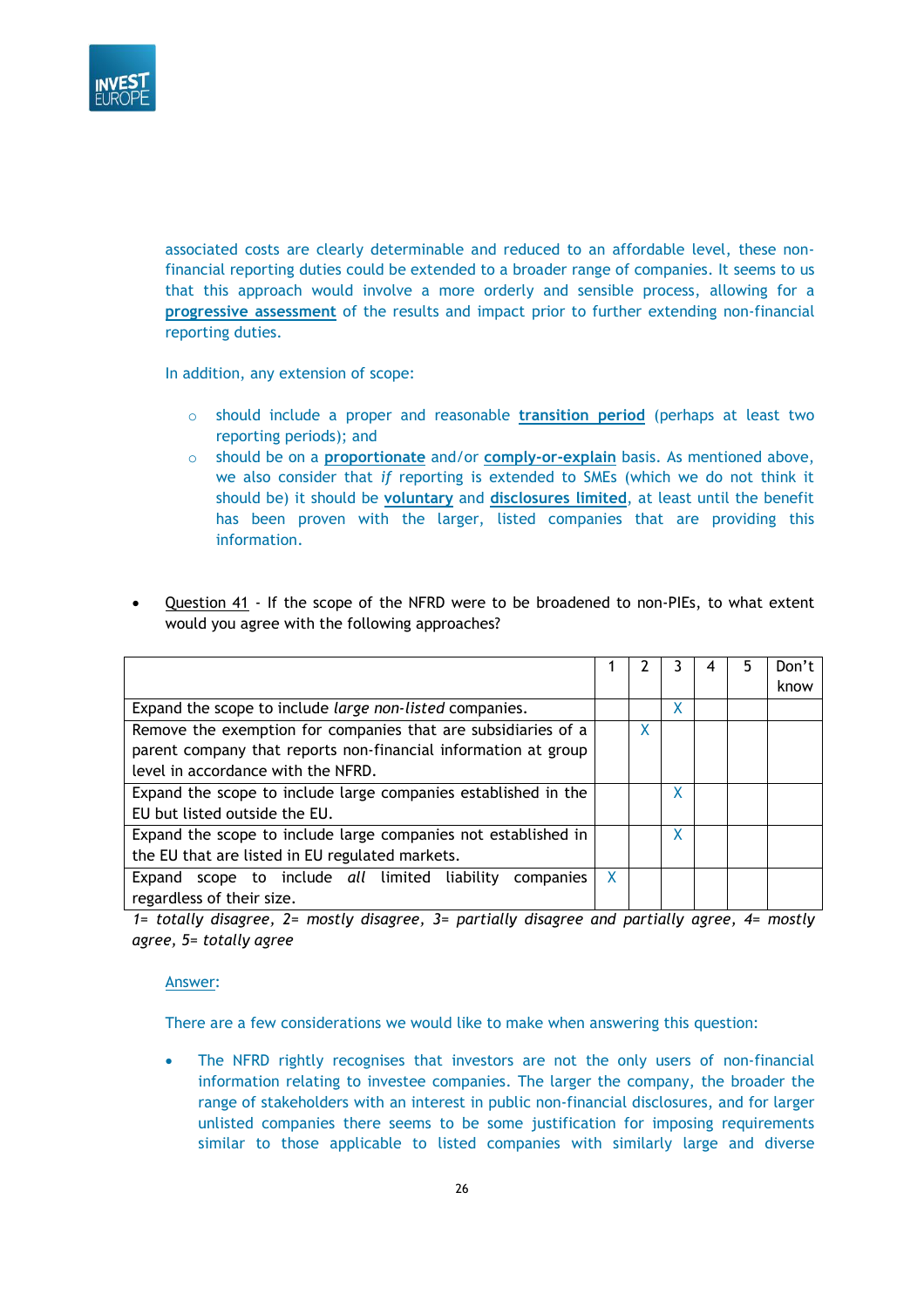

populations of stakeholders. This is not the case with SMEs. As indicate above, Invest Europe is not at the current stage in favour of extending the scope to SMEs, even though it is difficult to quantify costs/cost implications with certainty as these will likely vary greatly between company, sector, size etc. See earlier comments made on costs.

• Removing the exemption (detailed in row 2 of the table above) might result in certain misunderstandings and/or inconsistencies between the information reported in each subsidiary and the parent company.

Also, each subsidiary might incur a time-consuming task by having to coordinate its internal work with the work carried out by the parent company in order to provide the non-financial information (subsidiaries do not always have sufficient resources in order to properly take care of these matters) – especially if subsidiaries and/or the parent company are located in different jurisdictions.

Another obstacle could be the requirements set forth by each Commercial Registry which could vary significantly when submitting the annual accounts in each country (even more if subsidiaries are not located in the EU).

This could also have a negative impact on the costs incurred by the group of companies.

- We do not currently consider it advisable to include all limited liability companies by default.
- Private equity funds should not be caught at the fund level through consolidation. The scope should exclude that fund managers/fund level entities, if in scope, report on their underlying portfolio (also, a fund/fund manager should not be able to meet a size threshold based on adding up its underlying investments).

Indeed, portfolio companies of private equity funds should be expected to report themselves if within scope on a **stand-alone basis** and not as part of a fund. Fund level reporting would be excessively onerous on the fund and could pull in small companies that would otherwise be sub-threshold and not be required to report.

• Question 42 - If *non-listed* companies were required to disclose non-financial information, do you consider that there should be a specific competent authority in charge of supervising their compliance with that obligation?

*Yes, No, Don't know*

If yes, please specify who in your opinion should carry out this task (National Competent Authorities, European Supervisory Authorities, other…) and how.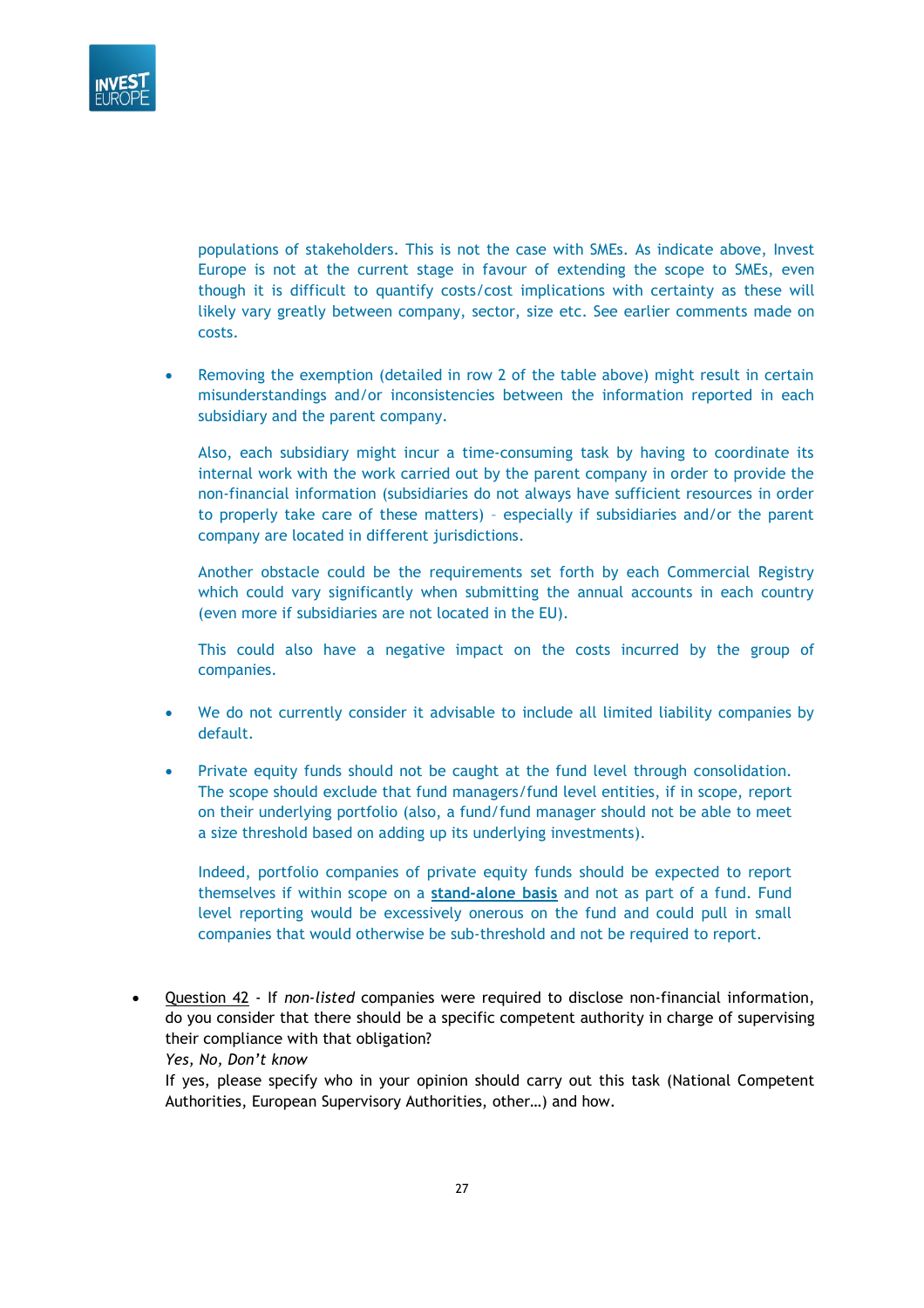

Don't know.

As a starting point, we do not think that the scope should be enlarged to cover non-listed companies.

That said, *if* non-listed companies were to be brought in scope, then it may make sense for national competent authorities, i.e. the same authorities as those that supervise compliance with financial reporting currently, to be involved **provided that** they are ready to monitor non-financial disclosures by a potentially wide universe of non-listed companies.

• Question 43 - To what extent do you agree with the following statements relating to possible changes of the personal scope of the NFRD for financial institutions?

|                                                         |  | 4 | 5 | Don't |
|---------------------------------------------------------|--|---|---|-------|
|                                                         |  |   |   | know  |
| The threshold criteria for determining which banks have |  |   |   |       |
| to comply with the NFRD provisions should be different  |  |   |   |       |
| from those used by Non-Financial Corporates.            |  |   |   |       |
| The threshold criteria for determining which insurance  |  |   |   |       |
| undertakings have to comply with the NFRD provisions    |  |   |   |       |
| should be different from those used by Non-Financial    |  |   |   |       |
| Corporates.                                             |  |   |   |       |

*1= totally disagree, 2= mostly disagree, 3= partially disagree and partially agree, 4= mostly agree, 5= totally agree*

### *Please provide any comments or explanations to justify your answers to questions 40 to 43.*

### Answer:

It is unclear what the benefit has been to date, if any, to the users of the accounts from having this information. This analysis should be undertaken and provided before expanding the scope and reach.

### **8. Simplification and reduction of administrative burdens for companies**

• Question 44 - If your company publishes non-financial information pursuant to the NFRD, please state how much time the employees of your company spend per year carrying out this task, including time of retrieving, analysing and reporting the information? Please provide your answer in terms of full-time-equivalents (FTEs, 1 FTE = 1 employee working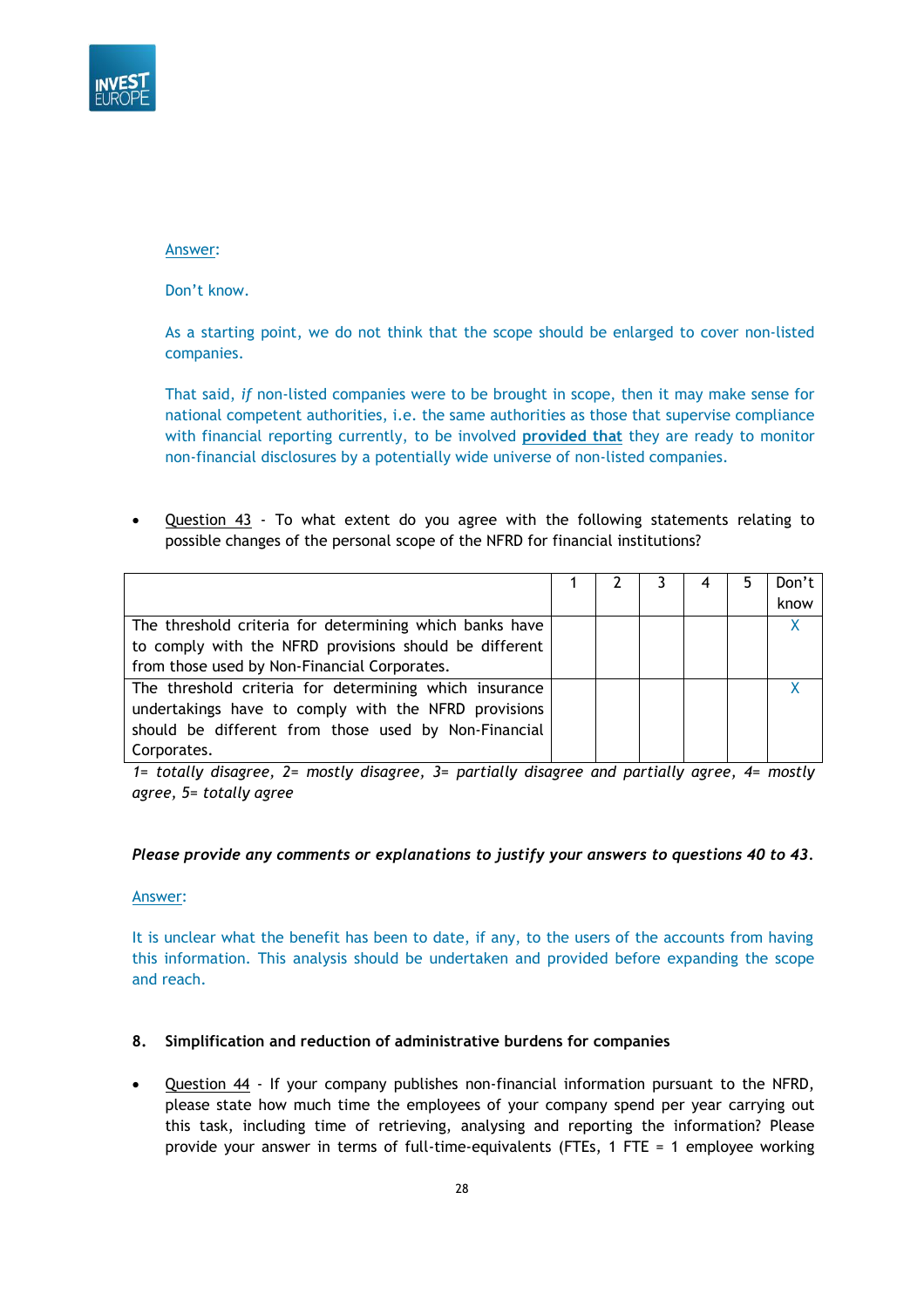

40h a week during 250 working days per year). Please provide your answer for reports published in 2019, covering financial year 2018.

Please state the total cost per year of any external services, *excluding the cost of any assurance or audit services*, that you contracted to assist your company to comply with the requirements of the Non-Financial Reporting Directive. Please provide your answer for reports published in 2019, covering financial year 2018.

Answer:

N/A. This question is difficult to answer from an association perspective.

Question 45 - To what extent do you agree with the following statements?

|                                                           |  | 3 | 4 | 5 | Don't |
|-----------------------------------------------------------|--|---|---|---|-------|
|                                                           |  |   |   |   | know  |
| Companies reporting pursuant to the NFRD<br>face          |  | X |   |   |       |
| uncertainty and complexity when deciding what non-        |  |   |   |   |       |
| financial information to report, and how and where to     |  |   |   |   |       |
| report such information.                                  |  |   |   |   |       |
| Companies are under pressure to respond to individual     |  |   | X |   |       |
| demands for non-financial information from sustainability |  |   |   |   |       |
| rating agencies, data providers and civil society,        |  |   |   |   |       |
| irrespective of the information that they publish as a    |  |   |   |   |       |
| result of the NFRD.                                       |  |   |   |   |       |
| Companies reporting pursuant to the NFRD have difficulty  |  |   | X |   |       |
| in getting the information they need from business        |  |   |   |   |       |
| partners, including suppliers, in order to meet their     |  |   |   |   |       |
| disclosure requirements.                                  |  |   |   |   |       |

*1= totally disagree, 2= mostly disagree, 3= partially disagree and partially agree, 4= mostly agree, 5= totally agree*

*Please provide any comments or explanations to justify your answers to questions 44 to 45.*

#### Answer:

**Consistency** is important but **flexibility** is also required so that companies only report what is important, not what is irrelevant in the circumstances.